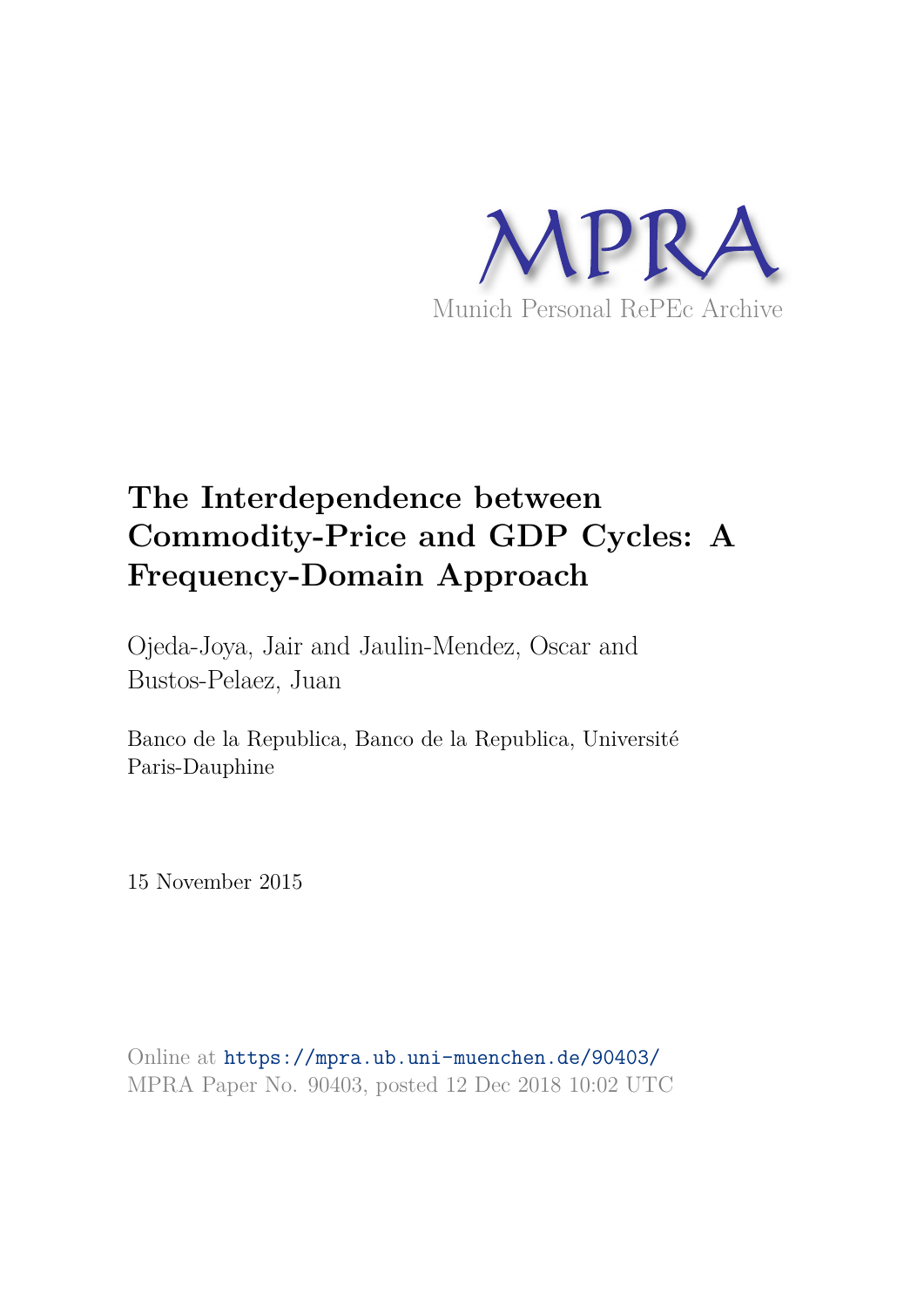## The Interdependence between Commodity-Price and GDP Cycles: A Frequency-Domain Approach

Jair N. Ojeda-Joya

Oscar Jaulin-Mendez

Juan C. Bustos-Peláez

#### Abstract

We study the interdependence between aggregate commodity prices and world Gross Domestic Product (GDP) by performing two empirical exercises with long-run data that starts in the  $19<sup>th</sup>$ Century. First, we compute long-term and medium-term cycles and measure their degree of synchronization for different leads and lags. Second, we perform causality tests on the frequency domain to understand better the nature of their interdependence. Our results show first, evidence of cycle synchronization only in the case of super cycles. Second, there is causality evidence from GDP to aggregate commodity prices mostly on long-run frequencies; therefore, commodity-price trends and super-cycles are demand driven. Third, there is some causality evidence between oil-prices and GDP on both causation directions. However, oil price fluctuations cause GDP on business-cycle frequencies only. Finally, in the case of metal prices, the evidence is unclear for both causality directions implying that they are not demand driven. Overall, our results show that the interdependence between commodity prices and GDP varies significantly across types of goods and fluctuation frequencies.

JEL Classification: C22, E32, Q02

\_\_\_\_\_\_\_\_\_\_\_\_\_\_\_\_\_\_\_\_\_\_\_

Key words: medium-term cycles, commodity prices, frequency domain, super cycles

This version: October 2018. The findings, recommendations, interpretations and conclusions expressed in this paper are those of the authors and do not necessarily reflect the view of the Central Bank of Colombia or its Board of Directors. We are grateful to Luis Fernando Melo, Ana María Fuertes and Lavan Mahadeva for their very useful comments.

Corresponding author: Senior research economist, Banco de la Republica. Cr. 7 No. 14-78, Bogotá D.C., Colombia. E-mail: jojedajo@banrep.gov.co

Economist, Banco de la Republica. Cr. 7 No. 14-78, Bogotá D.C., Colombia. E-mail: ojaulime@banrep.gov.co

Université Paris-Dauphine, Place du Maréchal de Lattre de Tassigny, 75775, Paris, France. E-mail: juancabustos.p@gmail.com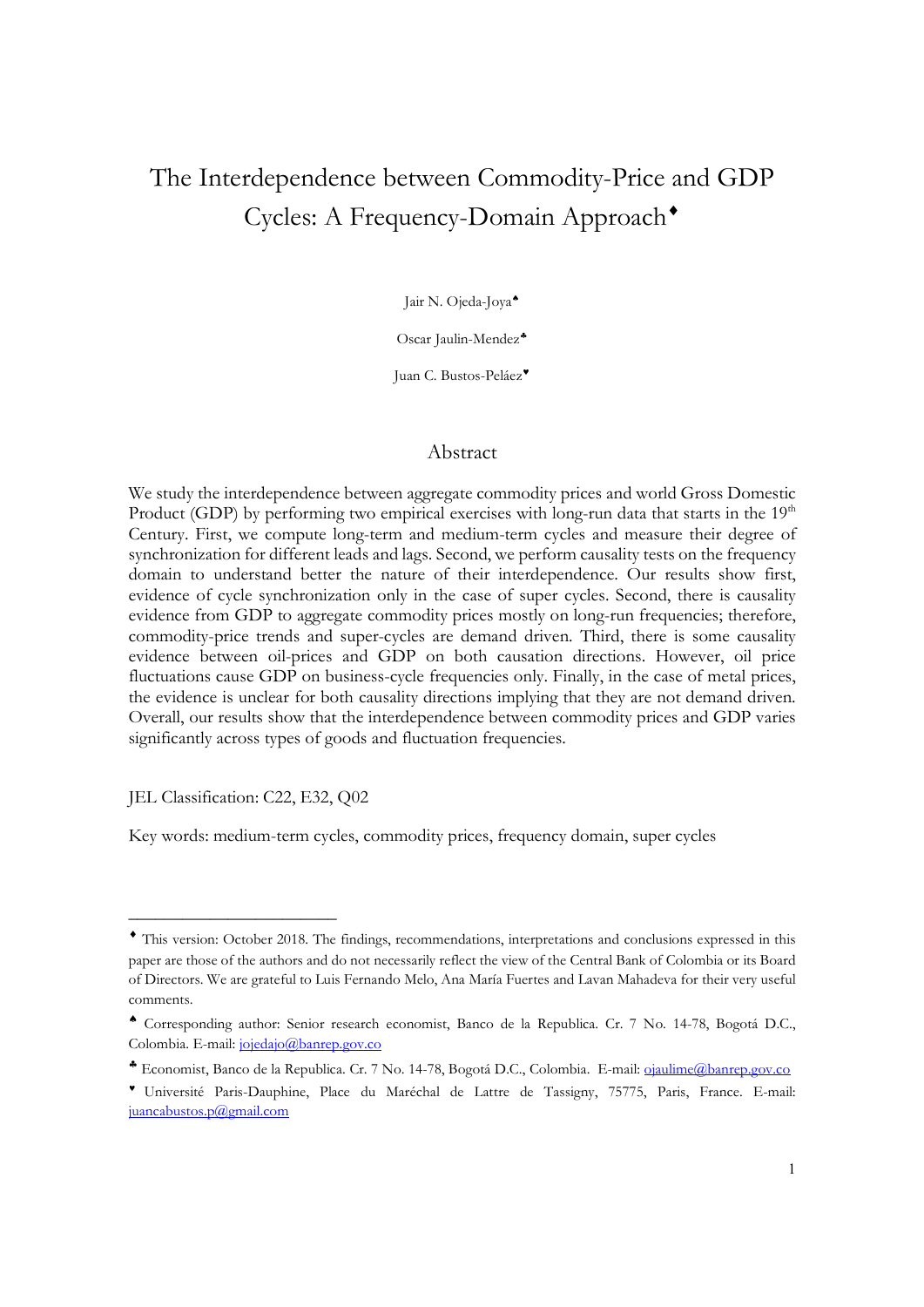## 1. Introduction

Assessments on the future behavior of commodity prices usually rely on the predicted strength of economic activity in countries that are heavy importers of commodity related products (i.e. China). However, these predictions also depend on the dynamic supply-side reaction by commodity producers to price increases and on their expected economic and financial conditions<sup>1</sup>. This is an example of the dynamic interactions among demand, supply and prices that should be further analyzed with appropriate econometric tools. On the other hand, correlation analyses are not enough to disentangle empirically the direction of causality between commodity prices and aggregate economic activity on different fluctuation horizons.

In this study, we explore the dynamic interaction between real commodity prices (RCP) and world output fluctuations across the frequency domain. Our estimations are performed using long-term annual data for aggregate Real Commodity Prices (RCP) and aggregate world real Gross Domestic Product (GDP) starting in 1870. Instead of focusing only on their long-term trends, we analyze the interdependence across frequencies, especially, for medium and long-term cycles. First, we estimate the degree of synchronization between RCP and economic activity for different leads and lags, and for all fluctuation frequencies. Second, we perform alternative causality tests between these indicators for both directions of causality, on the frequency domain.

We perform a first causality analysis with vector error correction (VEC) models by estimating speeds of adjustment to the long-run equilibrium. We also compute instantaneous causality tests between the growth rates of RCPs and global output. In addition, we perform Granger causality tests across the frequency domain. The latter methodology is based on Breitung and Candelon (2006) and Wei (2013) who extend standard causality tests to allow for the presence of integrated and co-integrated variables and decompose the test into the frequency spectra.

Our results show first, evidence of cycle synchronization only in the case of super cycles. The highest estimated correlation is positive, between contemporaneous GDP and oil-price super cycles 2 years ahead. Second, there is causality evidence from GDP to aggregate (non-oil) commodity prices mostly on long-run frequencies; therefore, commodity-price trends and supercycles are demand driven. Third, there is causality evidence on both directions, between oilprices and GDP. However, oil price fluctuations cause GDP only on business-cycle frequencies. Finally, in the subgroup of metal prices, the evidence is unclear for both causality directions and therefore, we cannot conclude that they are demand driven.

This set of new results show that the story about the interdependence between commodity prices and GDP varies significantly across type of goods and fluctuation frequencies. In particular, metal prices seem not to be demand driven and there is reverse causality only in the case of oil prices and business-cycle GDP fluctuations. The rest of this paper is organized as follows. In

<u>.</u>

<sup>&</sup>lt;sup>1</sup> An example of this type of assessments is Morgan Stanley (2015). This article forecasts an increase of metal and mineral prices due to the predicted industrial recovery in China. However, its authors warn that this prediction can fail if producer companies do not use enough "supply discipline".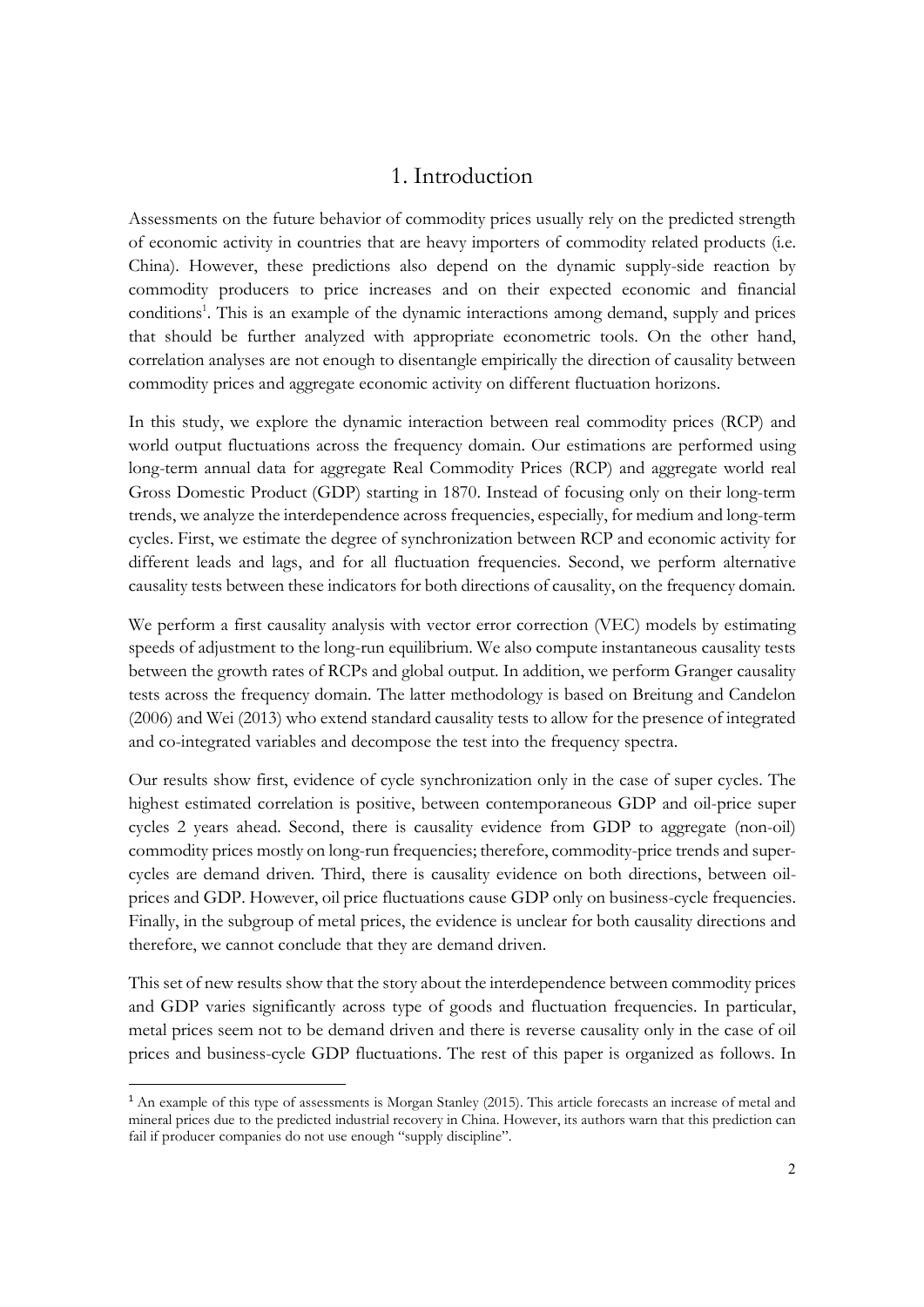Section 2, we discuss the related literature. Section 3 contains our description of the data. Section 4 presents the econometric methods and Section 5 describes the empirical results. The last section concludes.

## 2. Literature Review

Understanding the evolution of real commodity prices (RCP) is very important for policy makers and research economists not only in producer economies but also in those economies where importing commodities is crucial for their industries. For this reason, this topic has received a great deal of attention in the economics literature. We focus on recent works that have tried to identify the empirical properties and determinants of RCPs.

Schumpeter (1939) initially studied long-term RCP cycles and explained them through his theory of creative destruction. This hypothesis relies on the prosperity and stagnation phases resulting from evolving technological innovations. Thus, RCPs increase during prosperity phases due to the investments needed to implement the new technology. RCPs then fall during the stagnation phase once the new technology is standardized. A few recent papers follow a similar line, for example, Harvey et al (2017) show recent evidence of the technological determinants of RCPs using data starting in the  $17<sup>th</sup>$  century.

Cashin and McDermott (2002) is one the first studies that use time-series econometrics to analyze aggregate RCPs and find that, in the period 1862-1999, there is a significant long-run downward trend. However, this trend is small compared to the typically increasing volatility of these RCP. In particular, rapid and unexpected fluctuations are more important than trends during recent decades, with important implications for the design of macroeconomic policies.

Cuddington and Jerrett (2008) and Jerrett and Cuddington (2008) apply the Band-Pass (BP) filter to real metal prices to estimate their super cycles which are defined to last between 20 and 70 years<sup>2</sup>. They identify three super cycles during the period 1850-2006, which are highly correlated for a set of metal RCPs. They point out that the times of occurrence of these supercycles coincide with the industrialization and urbanization of different regions of the world. For instance, the cycle starting in the 1990s coincides with the strong growth and industrialization observed in China.

Erten and Ocampo (2013) use similar methods to identify supercycles for aggregate RCP indexes of metals, agriculture and the real oil price. They identify 4 supercycles for each time series in the period 1865-2010 and find that World GDP mostly drives all of them. On the other hand, real oil-price cycles are drivers of long run GDP fluctuations. Finally, they find evidence of the

<u>.</u>

<sup>2</sup> Diverse studies estimate the cyclical components of business activity using filtering methodologies based on BP filters. Recent examples of these works are Comin and Gertler (2006), Borio (2014) and Drehmann et al. (2012). The Band-Pass (BP) filter was developed by Baxter and King (1999) and Christiano and Fitzgerald (2003).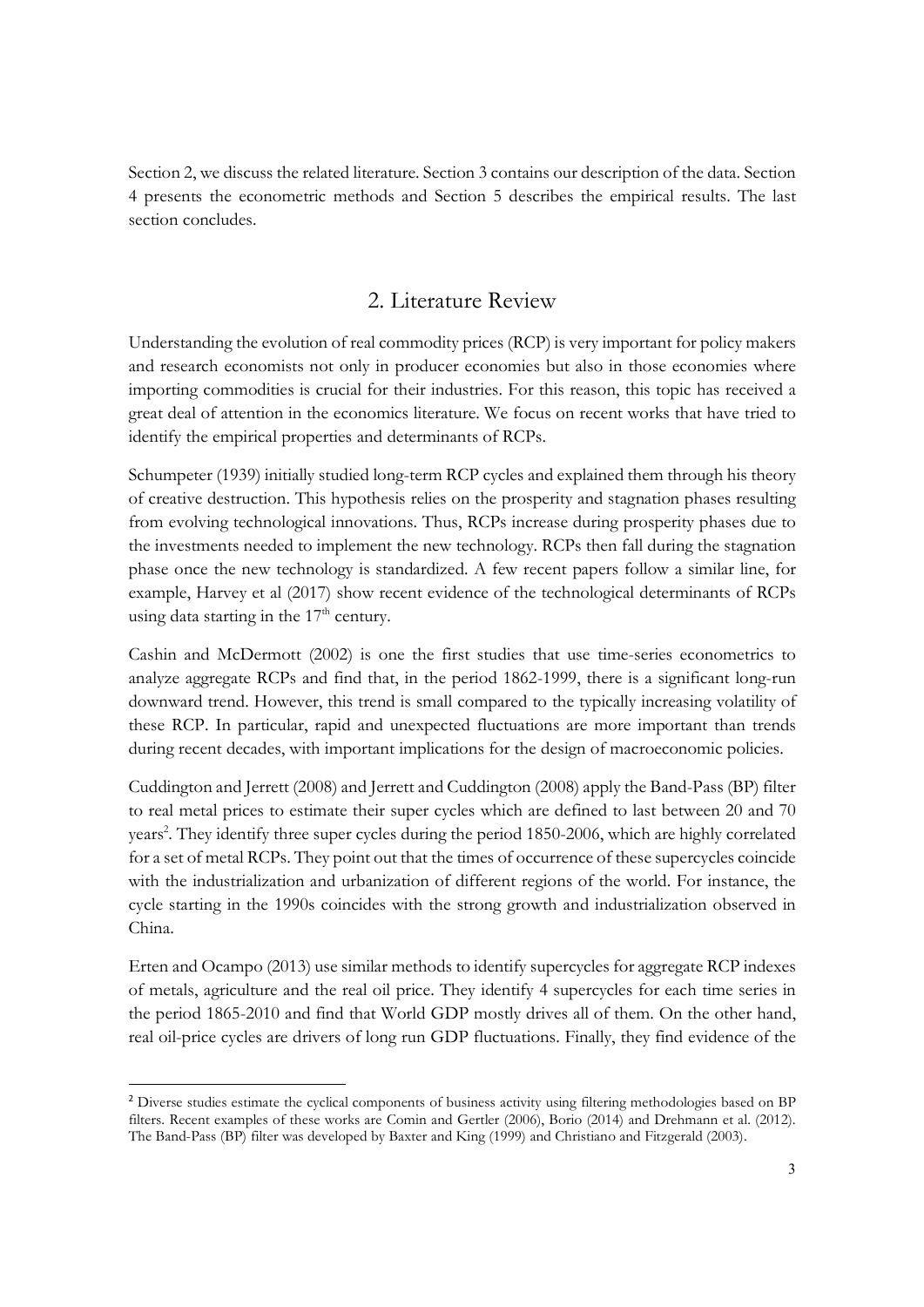Prebisch-Singer hypothesis (a long-run downward trend) for tropical agricultural commodities<sup>3</sup>. Jacks (2013) also computes supercyles for long-run RCP series and characterizes the most recent phases of these cycles with similar qualitative results. Gil-Alana and Gupta (2014) apply an alternative statistical methodology to compute long-term cycles of real oil prices.

Another relevant contribution is Alquist and Coibion (2014) who study the interdependence between non-energy RCPs and economic activity. These authors use a factor-based decomposition of RCP movements with theory-based restrictions. Their findings imply a significant role for supply-based shocks, including those originating from energy RCPs. They also identify an economic activity factor that is able to explain a good portion of RCP fluctuations on the business-cycle frequency.

Our document studies the interdependence between RCP cycles and global economic activity with special focus on the case of long and medium-term cycles. We accomplish this goal by computing long and medium-term cycles of these variables and by computing correlation coefficients between GDP and RCP cycles for alternative leads and lags. However, our main contribution with respect to Erten and Ocampo (2013), and others, is that we study the specific interdependence between World GDP and RCPs using Granger causality tests on the frequency domain. This methodology allows identifying the not only the direction of causality but also the frequency ranges for which this causality is more evident.

## 3. Data Description

We use the non-oil Real Commodity Price (RCP) index originally developed by Grilli and Yang (1988) and then extended by Ocampo and Parra (2010). This annual index is composed of 24 commodities for the period 1865-1961 and 32 commodities during 1962-2010. Using IMF data, we extend this index until 2013. Next, Erten and Ocampo (2013) using data from the World Economic Outlook, Global Financial Data and West Texas International, constructed a real oil price series for the period 1875-2010<sup>4</sup>. We also extend this real price until 2013.

We use the Manufacturing Unit Value (MUV) as the deflator of RCP series. The advantage of working with this deflator is that it includes only prices of tradable goods that are directly comparable to RCPs. The United Nations and the World Bank develop and update the MUV index.

Global real GDP is in 1990 International Geary-Khamis dollars. This index is originally from Maddison (2004) data and spans 1820-2003. The Groningen Growth and Development Centre's

<u>.</u>

<sup>&</sup>lt;sup>3</sup> Other recent papers have documented the relation between recent high-growth periods in developing economies and the dynamics of RCP. Collier and Goderis (2012), Garnaut (2012) and Byrne et al (2013) discuss this relation. In addition, Baffes and Etienne (2016) as well as Winkelried (2016) provide recent evidence of the Prebisch- Singer hypothesis.

<sup>4</sup> We thank Bilge Erten and Jose A. Ocampo for sharing with us their database on commodity prices.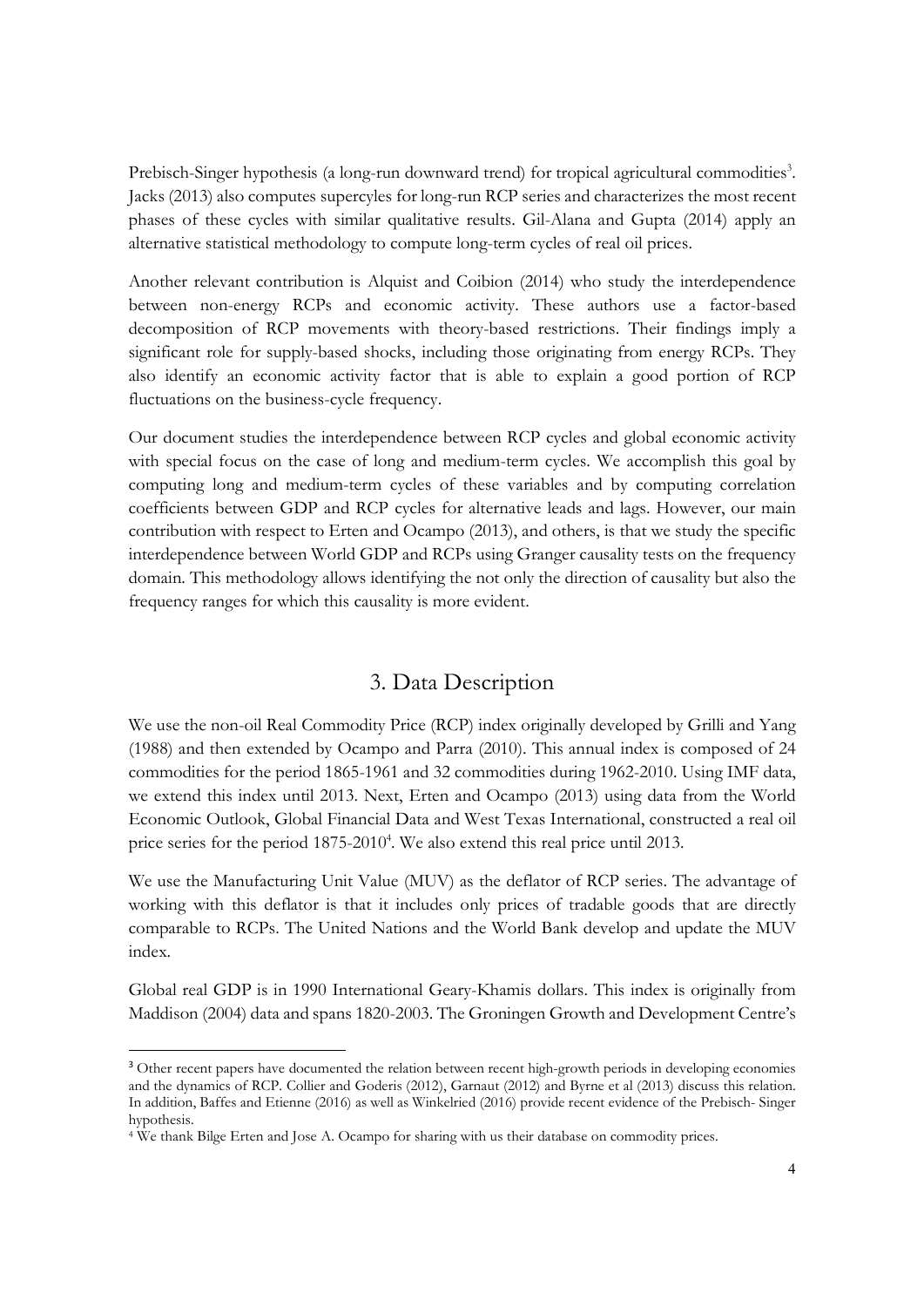Total Economy database updated it until 2008. We update this series until 2013 using the World Economic Outlook and International Financial Statistics.

## 4. Econometric Methods and Results

#### 4.1. Estimating Cyclical Components

We use the asymmetric Band-Pass (BP) filter developed by Christiano and Fitzgerald (2003), to estimate the long-term and medium-term cyclical components of real commodity prices (RCP) and global activity. All series are in natural logarithms. We decompose each time series into four components: long-term trend (LT), super cycle (SC), medium-term cycle (MTC), and other components (OC).

- Long-Term Trend and Super cycles: Following Cuddington and Jerrett (2008), and Erten and Ocampo (2013), we define the long-term trend as the group of frequencies with periodicities longer than 70 years. Additionally, super cycles correspond to periodicities spanning between 20 and 70 years.

- Medium-Term Cycles: Following Comin and Gertler (2006) and Drehmann et al. (2012), we define medium-term cycles to have periodicities between 8 and 20 years.

- Other Components: cyclical components with periodicities below eight years.

Hence, the log level of every series is the sum of their four components, as expressed in Equation (1):

$$
LX_t \equiv LT_t + SC_t + MTC_t + OC_t \tag{1}
$$

#### 4.2 Results of the Estimation of Cycles

Figure 1 shows the results of the frequency-based decomposition for RCPs and global GDP. The y-axis measures the percentage distance with respect to the long-run trend. The estimated super cycles for real metal prices (Graph A) show an important trough in 1997 (-42%) and the most recent peak in 2012 (27.9%). In the same graph, medium-term cycles show a recent peak in 2008 (24.8%) that follows a trough in 2002 (-21%).

Graph B shows the estimated cycles for the aggregate RCP non-oil index described in Section 3. Super cycles in this case also shows an important trough in 1997 (-26.5%) and the end of the sample (2013) seems to be near a peak of around 20%. However, the most recent identified peak corresponds to 1978 (14.1%). Recent medium-term cycles are smaller with the most recent trough in 2003 (-13.7%) followed by a peak in 2009 (11%). Notice that since this index also includes metal prices, super cycles in Graphs A and B have some similarities.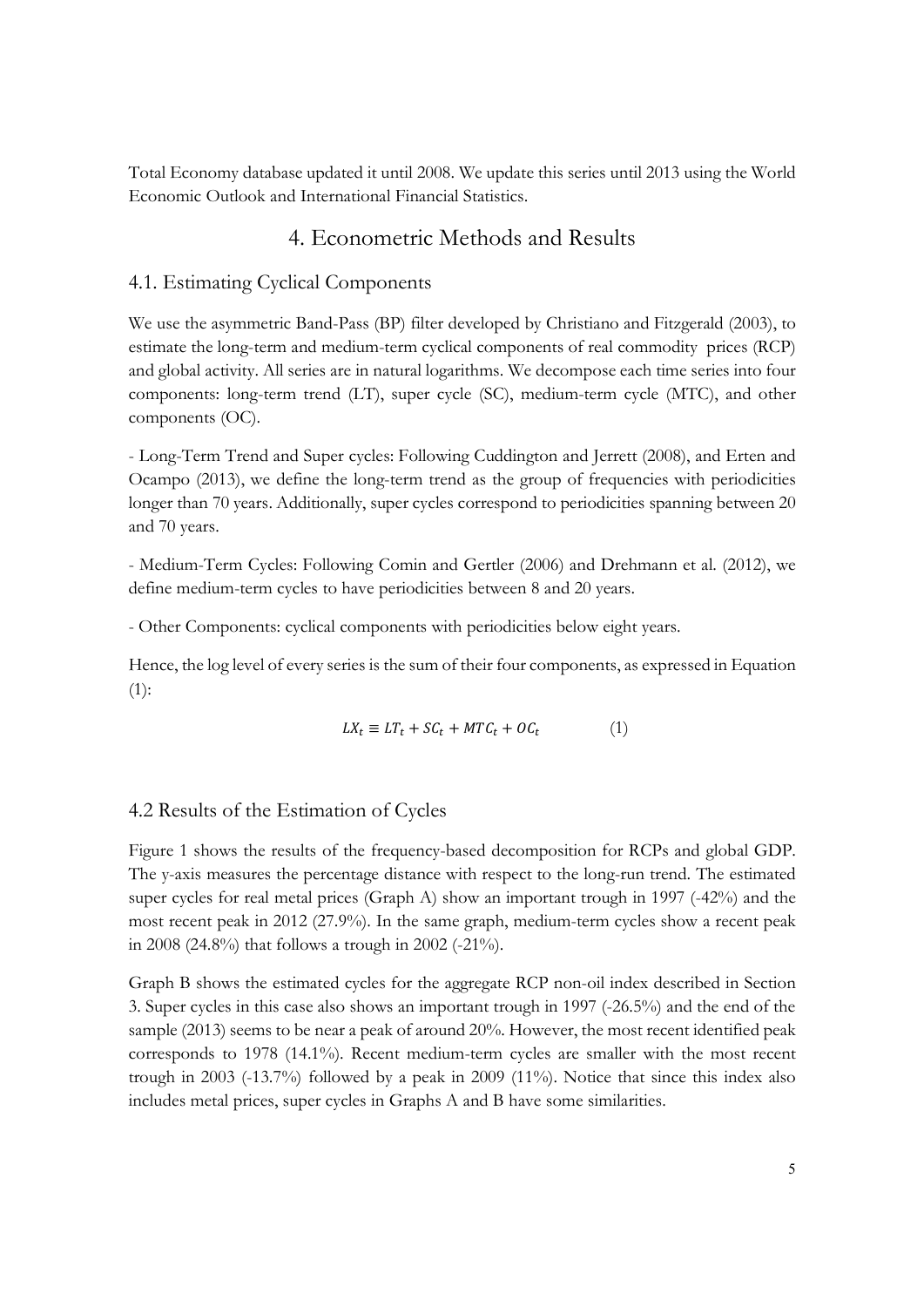## Figure 1. Results of the Decomposition into Medium-Term and Super Cycles of Commodity Prices and GDP



B. Real Non-Oil Price



C. Real Oil Price

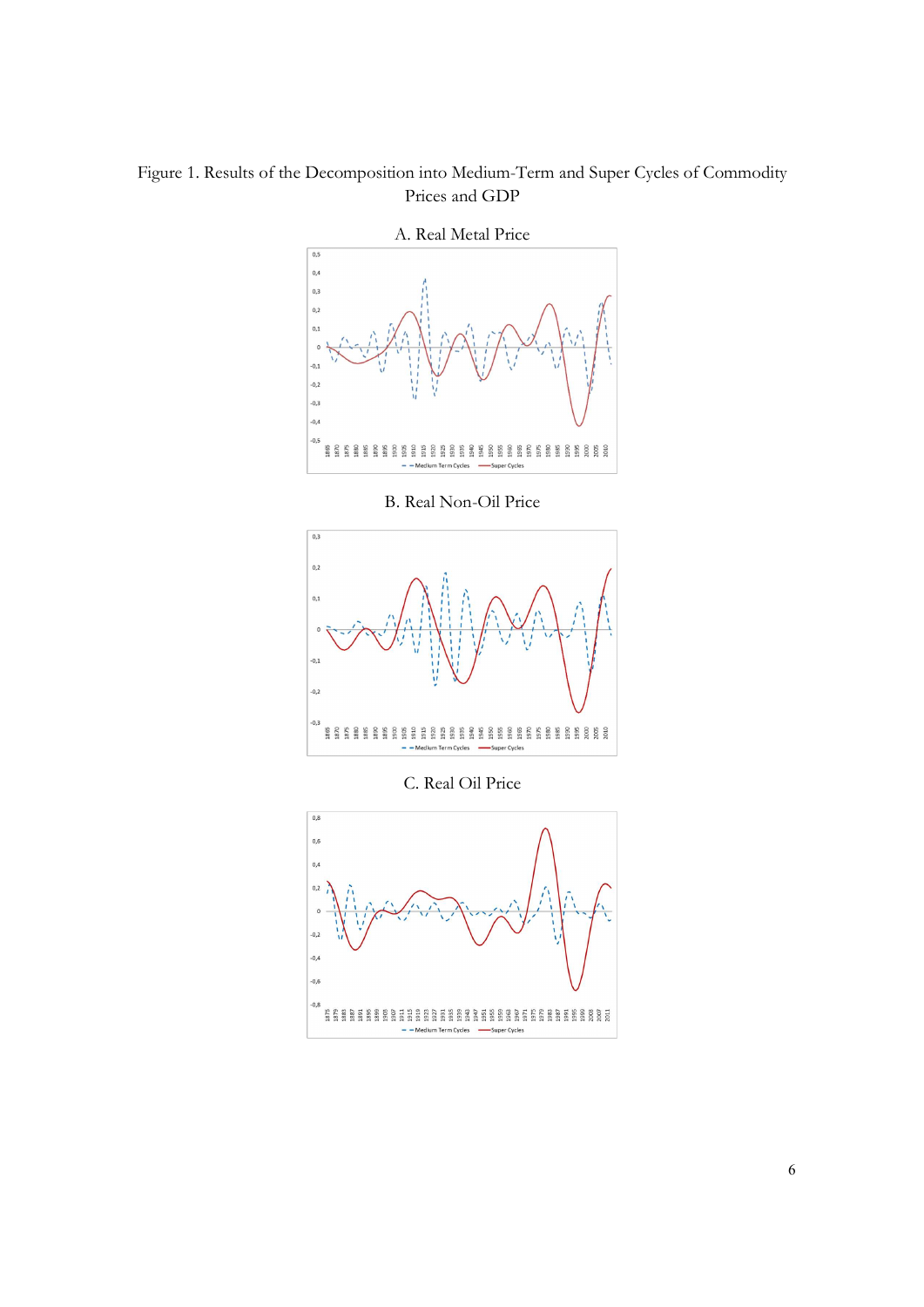



Source: Authors' calculations

The estimated cycles for the real oil price are in Graph C. These super cycles have a very important trough in 1996 (-67.8%) which is followed by a peak in 2010 (23.7%). The previous estimated peak in 1981 is also very important (71.3%). Medium-term cycles are much smaller with the most recently estimated peak in 2008 (6.6%) followed by a trough in 2012 (-8.2%).

Finally, Graph D shows the estimated world GDP cycles. The most recent trough in its super cycle took place in 1996 (-6%) which is followed by a peak in 2010 (1.7%). On the other hand, its medium-term cycles show a trough in 2001 (-1.6%) followed by a peak in 2007 (2.4%), at the end of the sample a new trough seems likely to show up one or two years ahead.

|               | Super Cycles |            |        |            |        |  |  |  |  |  |  |
|---------------|--------------|------------|--------|------------|--------|--|--|--|--|--|--|
|               |              | Amplitude* |        | Duration** |        |  |  |  |  |  |  |
|               | Upward       | Downward   | Upward | Downward   |        |  |  |  |  |  |  |
|               | Phase        | Phase      | Phase  | Phase      | Cycles |  |  |  |  |  |  |
| Metal price   | $34.63\%$    | $-34.15%$  | 16.00  | 12.75      | 26.00  |  |  |  |  |  |  |
| Non-Oil price | 17.94%       | $-23.00\%$ | 14.00  | 16.50      | 31.00  |  |  |  |  |  |  |
| Oil price     | $43.56\%$    | $-40.94%$  | 11.50  | 10.40      | 21.60  |  |  |  |  |  |  |
| World GDP     | $8.60\%$     | $-8.90\%$  | 15.25  | 19.33      | 32.00  |  |  |  |  |  |  |

Table 1: Amplitude and Duration of Super Cycles

 \* Average percentage variation from trough to peak and from peak to trough. \*\* Average number of years. Source: Authors' calculations

Table 1 describes the amplitude and duration of the estimated super cycles. While oil prices have the widest fluctuations (amplitudes greater than 40%), GDP has the least volatile ones. Furthermore, oil price cycles are the shortest (21.6 years), while non-oil price and GDP super cycles are the longest on average (31 and 32 years, respectively).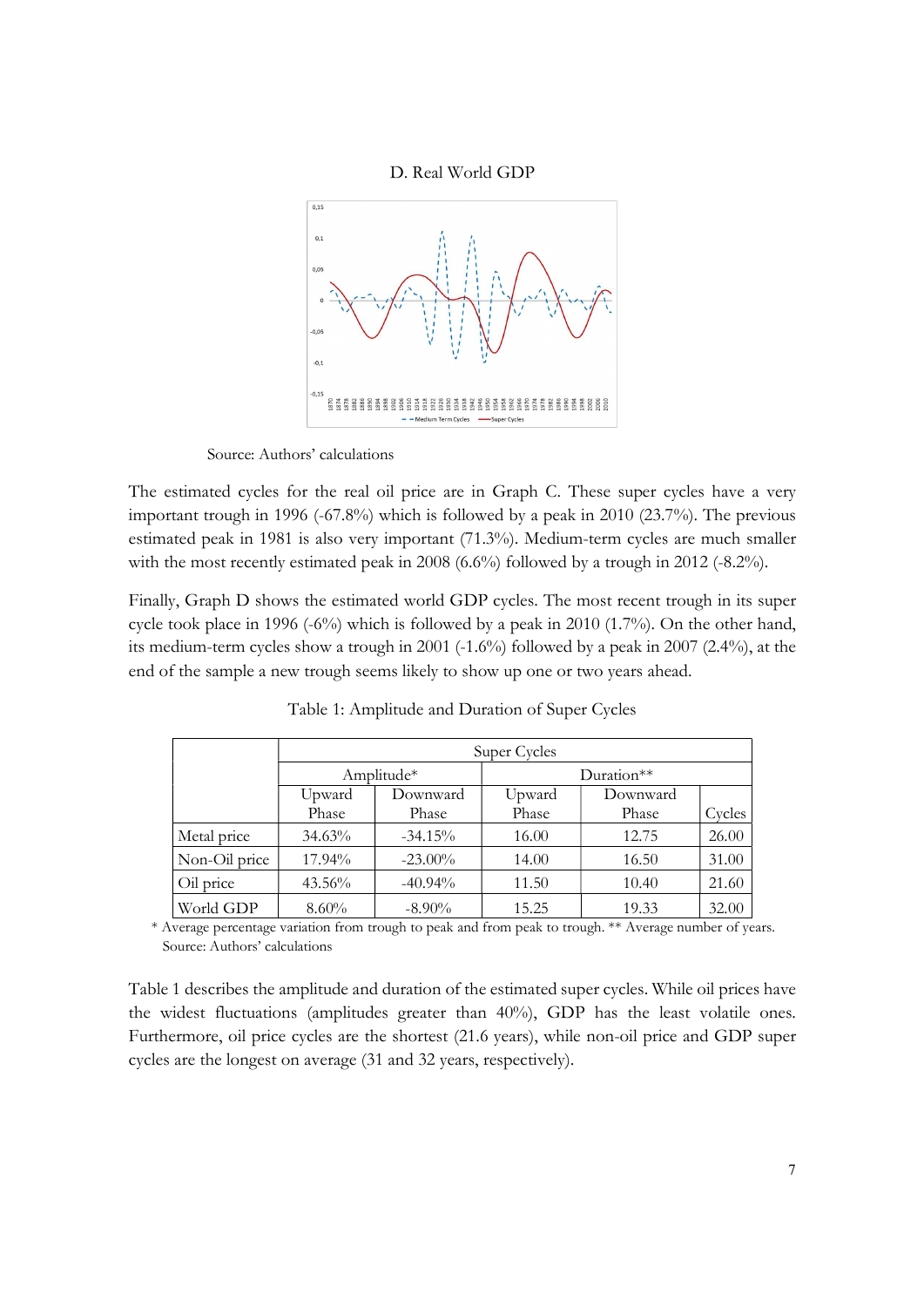|               | Medium-Term Cycles |                   |                 |                   |        |  |  |  |  |  |  |
|---------------|--------------------|-------------------|-----------------|-------------------|--------|--|--|--|--|--|--|
|               |                    | Amplitude*        |                 | $Duration**$      |        |  |  |  |  |  |  |
|               | Upward<br>Phase    | Downward<br>Phase | Upward<br>Phase | Downward<br>Phase | Cycles |  |  |  |  |  |  |
| Metal price   | 21.08%             | $-20.24\%$        | 4.80            | 4.79              | 9.57   |  |  |  |  |  |  |
| Non-Oil price | 14.24%             | $-14.39\%$        | 5.23            | 5.42              | 10.58  |  |  |  |  |  |  |
| Oil price     | 18.45%             | $-19.35\%$        | 5.38            | 4.71              | 10.15  |  |  |  |  |  |  |
| World GDP     | $5.74\%$           | $-5.68%$          | 4.85            | 5.62              | 10.46  |  |  |  |  |  |  |

Table 2: Amplitude and Duration of Medium-Term Cycles

 \* Average percentage variation from trough to peak and from peak to trough. \*\* Average number of years. Source: Authors' calculations

Table 2 is analogous to Table 1 and describes features of medium-term cycles. In this case, metal prices have the widest fluctuations while GDP, again, has the least volatile cycles. Interestingly, the duration is similar (approximately 10 years) across all four variables in Table 2. This duration is slightly longer for non-oil RCPs (10.58 years). In sum, RCP cycles are clearly more volatile than GDP cycles. In addition, oil-price cycles tend to be shorter and more volatile than in the case of non-oil RCP.

#### 4.3. Analyzing the Synchronization of Cycles

**.** 

We study the degree of synchronization by estimating correlation coefficients. This measure is a linear relationship that indicates both the strength and direction of the interdependence between two stationary time series.

Equation 2 defines the correlation coefficient for each pair of cycles  $(X_i, X_j)$ 

$$
C_C(p) = \frac{Cov(X_{it}, X_{jt-p})}{(\sigma X_{it})(\sigma X_{jt-p})}
$$
 (2)

This coefficient  $C_c(p)$  takes values between -1 (negative synchronization) and 1 (positive synchronization). To make a statistical inference, we perform tests on whether  $C_c(p)$  is significantly different from 0. Following Hevia (2008), we perform these significance tests using a GMM approach along with the delta method for the estimation of variance. We test the null hypothesis:  $Cc = 0$ , against the alternative:  $Cc \neq 0$  for all pairs of cycles under study<sup>5</sup>.

In equation (2),  $p$  represents the number of lags. By estimating the synchronization between the cycle of one variable and the lagged cycle of another variable, we try to assess their dynamic relationship. Although this measure does not formally establish causality, it is helpful to

<sup>5</sup> We also compute the synchronization measure proposed by Harding and Pagan (2006) with qualitatively similar results.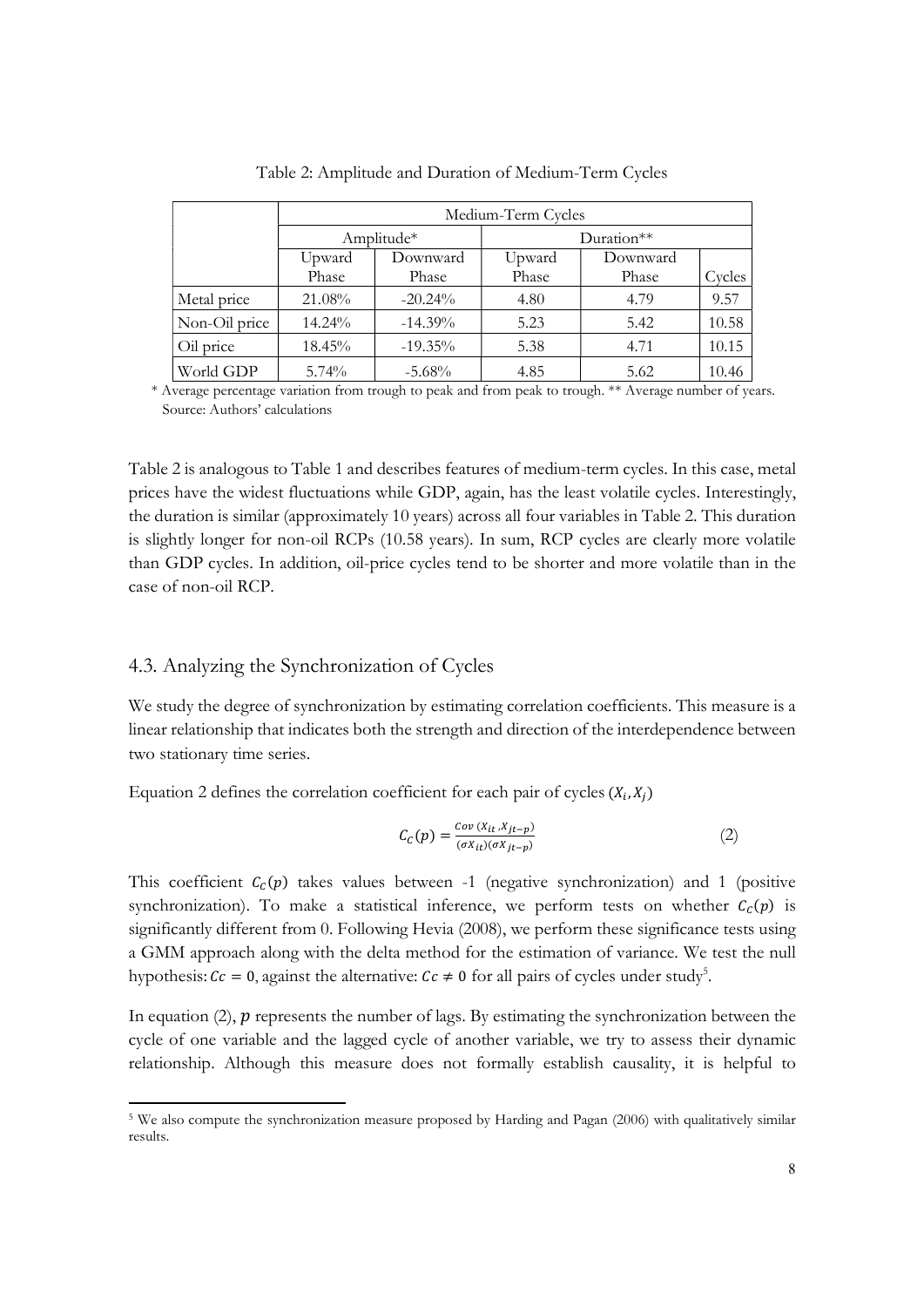understand the interrelation between peaks or troughs and future phases of cycles. These results are in Tables 3 and 4.

Table 3 shows the correlation coefficient between super cycles with leads and lags ranging from 0 to 10 years. A first result is that in most columns of Table 3, the highest correlations are for contemporaneous cycles (0 lags). The highest contemporaneous coefficient in the table is 0.635, which is between oil prices and GDP. The highest non-contemporaneous correlation is 0.674, between GDP and oil-price super cycles three years ahead. This result shows a potential positive causal effect between these variables. Another possible causal effect is from metal prices to GDP super cycles three years ahead with a correlation of 0.539.

|          |            | GDP-Metal prices |           | GDP-Non-Oil prices | GDP-Oil prices |               |  |  |  |
|----------|------------|------------------|-----------|--------------------|----------------|---------------|--|--|--|
|          | Lags of    |                  | Lags of   |                    | Lags of        |               |  |  |  |
|          | GDP        | Lags of price    | GDP       | Lags of price      | GDP            | Lags of price |  |  |  |
| $\Omega$ | $0.486***$ | $0.486***$       | $0.408**$ | $0.408**$          | $0.635***$     | $0.635***$    |  |  |  |
|          | $0.453***$ | $0.514***$       | $0.408**$ | $0.405**$          | $0.661***$     | $0.597***$    |  |  |  |
| 2        | $0.409**$  | $0.532***$       | $0.399*$  | $0.396**$          | $0.674***$     | $0.545***$    |  |  |  |
| 3        | $0.357**$  | $0.539***$       | $0.379*$  | $0.383**$          | $0.674***$     | $0.482***$    |  |  |  |
| 4        | 0.298      | $0.534***$       | $0.350*$  | $0.365**$          | $0.664***$     | $0.408***$    |  |  |  |
| 5        | 0.234      | $0.517***$       | $0.309*$  | $0.346**$          | $0.643***$     | $0.324**$     |  |  |  |
| 6        | 0.165      | $0.488***$       | 0.256     | $0.327**$          | $0.613***$     | $0.233*$      |  |  |  |
| 7        | 0.094      | $0.449***$       | 0.193     | $0.309**$          | $0.576***$     | 0.136         |  |  |  |
| 8        | 0.022      | $0.401***$       | 0.120     | $0.293**$          | $0.531***$     | 0.038         |  |  |  |
| 9        | $-0.050$   | $0.346**$        | 0.039     | $0.280**$          | $0.481***$     | $-0.059$      |  |  |  |
| 10       | $-0.121$   | $0.288*$         | $-0.049$  | $0.270**$          | $0.426**$      | $-0.152$      |  |  |  |

Table 3: Correlation Coefficient between Super Cycles.

\*, \*\* and \*\*\* are significant at the 90%, 95% and 99% confidence levels, respectively. Source: Authors' calculations

Table 4 shows the correlation coefficients between the medium-term cycles of GDP and prices, for up to 10 leads and lags. Notice that these correlation coefficients are low and only a few of them are statistically significant. The highest correlations (in absolute value) are those between lagged (four and five lags) GDP cycles and non-oil prices. These correlations show a possible negative causal effect from world GDP to aggregate (non-oil) price cycles.

In summary, there is abundant evidence of cycle synchronization in the case of very long-term frequencies (super cycles). This co-movement is mostly important between contemporaneous GDP and RCP fluctuations. There is also some evidence of dynamic relationships that we further study with causality tests. In the case of medium-term cycles, there is no contemporaneous synchronization and only a few inter-temporal correlations are significant<sup>6</sup>.

**.** 

<sup>6</sup> We also performed this analysis with Kendall's Tau correlations with very similar conclusions.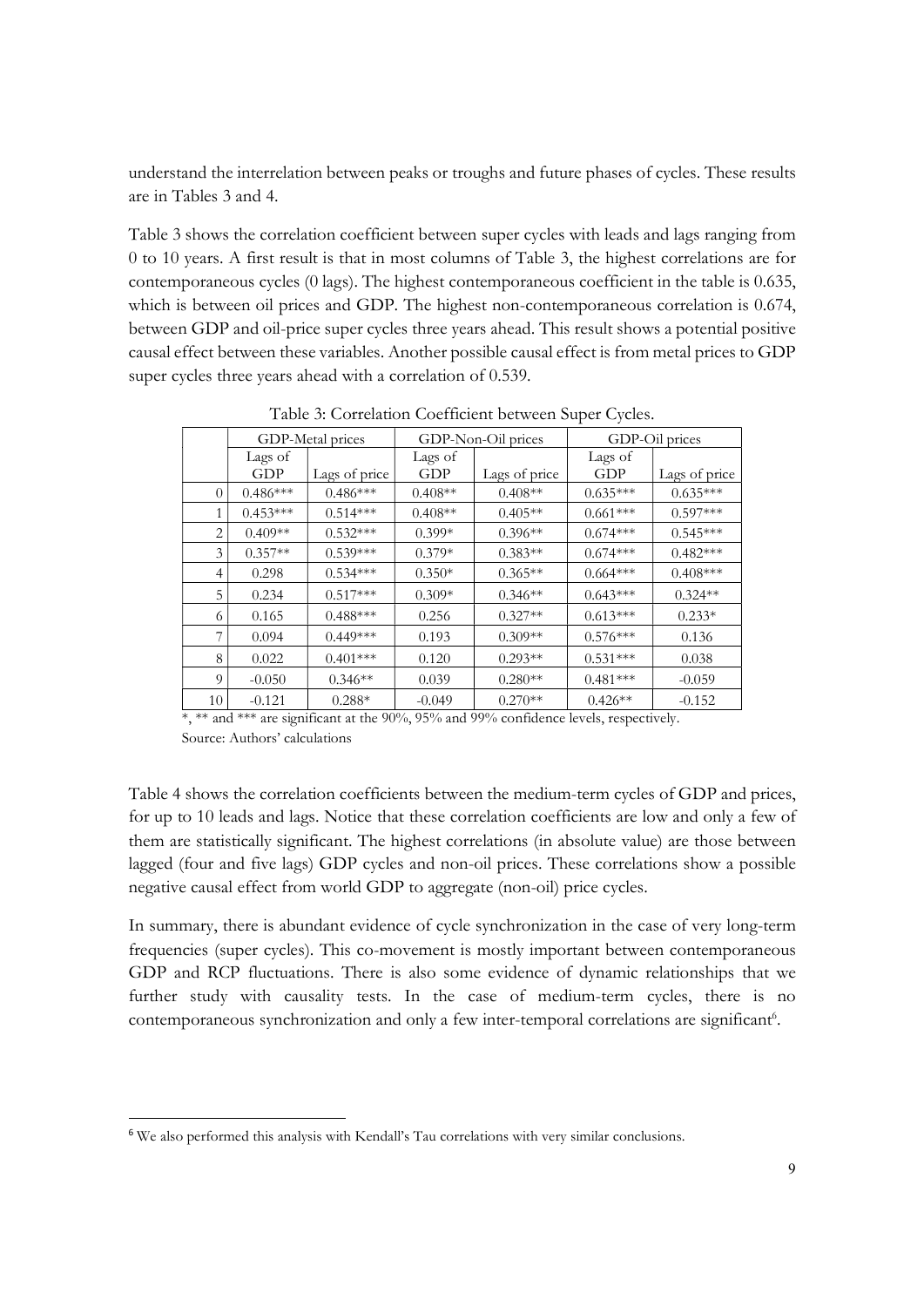|                |            | GDP-Metal prices |             | GDP-Non-Oil prices | GDP-Oil prices |               |  |  |  |
|----------------|------------|------------------|-------------|--------------------|----------------|---------------|--|--|--|
|                | Lags of    |                  | Lags of     |                    | Lags of        |               |  |  |  |
|                | <b>GDP</b> | Lags of price    | <b>GDP</b>  | Lags of price      | <b>GDP</b>     | Lags of price |  |  |  |
| $\overline{0}$ | 0.179      | 0.179            | 0.265       | 0.265              | 0.083          | 0.083         |  |  |  |
| 1              | 0.093      | $0.205***$       | 0.096       | $0.346**$          | 0.111          | 0.049         |  |  |  |
| 2              | $-0.022$   | 0.159            | $-0.114$    | $0.323**$          | $0.124***$     | 0.019         |  |  |  |
| 3              | $-0.131$   | 0.050            | $-0.299*$   | 0.214              | 0.110          | $-0.008$      |  |  |  |
| 4              | $-0.204$   | $-0.089$         | $-0.400***$ | 0.061              | 0.061          | $-0.034$      |  |  |  |
| 5              | $-0.227**$ | $-0.210$         | $-0.384**$  | $-0.089$           | $-0.013$       | $-0.061$      |  |  |  |
| 6              | $-0.198*$  | $-0.268$         | $-0.255$    | $-0.197$           | $-0.093$       | $-0.088$      |  |  |  |
|                | $-0.128$   | $-0.230**$       | $-0.055$    | $-0.242$           | $-0.157$       | $-0.106$      |  |  |  |
| 8              | $-0.032$   | $-0.100$         | 0.156       | $-0.227$           | $-0.181***$    | $-0.106$      |  |  |  |
| 9              | 0.071      | 0.081            | $0.314**$   | $-0.172$           | $-0.149***$    | $-0.079$      |  |  |  |
| 10             | 0.164      | 0.252            | $0.376**$   | $-0.098$           | $-0.075$       | $-0.025$      |  |  |  |

Table 4: Correlation Coefficient between Medium-Term Cycles

\*, \*\* and \*\*\* are significant at the 90%, 95% and 99% confidence levels, respectively.

Source: Authors' calculations

#### 4.4 Standard Causality Tests

In this section, we perform standard causality tests between real commodity prices (RCP) and GDP for both directions of causality. These results are to be contrasted with those obtained in the previous correlation analysis and then, with causality tests on the frequency domain (Section 4.5). The first step is performing unit-root and co-integration tests to all three price-GDP pairs. These results show that all RCPs and GDP series are I(1). Furthermore, all three RCP series have co-integration relations with GDP as shown in Tables A1 and A2 in the Appendix.

We perform VEC estimations in these three cases using bivariate models with intercept in the cointegration vector. We use the Akaike information criterion for lag length selection. These lengths as well as the co-integration elasticity are in Table 5. Table A3 in the Appendix shows the results of tests for residual normality and autocorrelation.

Table 5 – Long-Term Relation between Commodity Prices and GDP

| Co-integrated variables | Lag Length | Long-term Elasticity |
|-------------------------|------------|----------------------|
| Non-Oil prices and GDP  |            | $-0.2***$            |
| Metal prices and GDP    |            | 0.01′                |
| Oil prices and GDP      |            | $0.631***$           |

\*, \*\* and \*\*\* are significant at the 90%, 95% and 99% confidence levels, respectively. The elasticity corresponds to the coefficient of the cointegration relation.

Source: Authors' calculations

Table 5 shows the estimated co-integration relations between RCPs and GDP. Their interpretation implies that a 10% GDP increase is typically associated with a 2% reduction of the total (non-oil) RCP index, a 0.17% increase in real metal prices and a 6.3% increase in real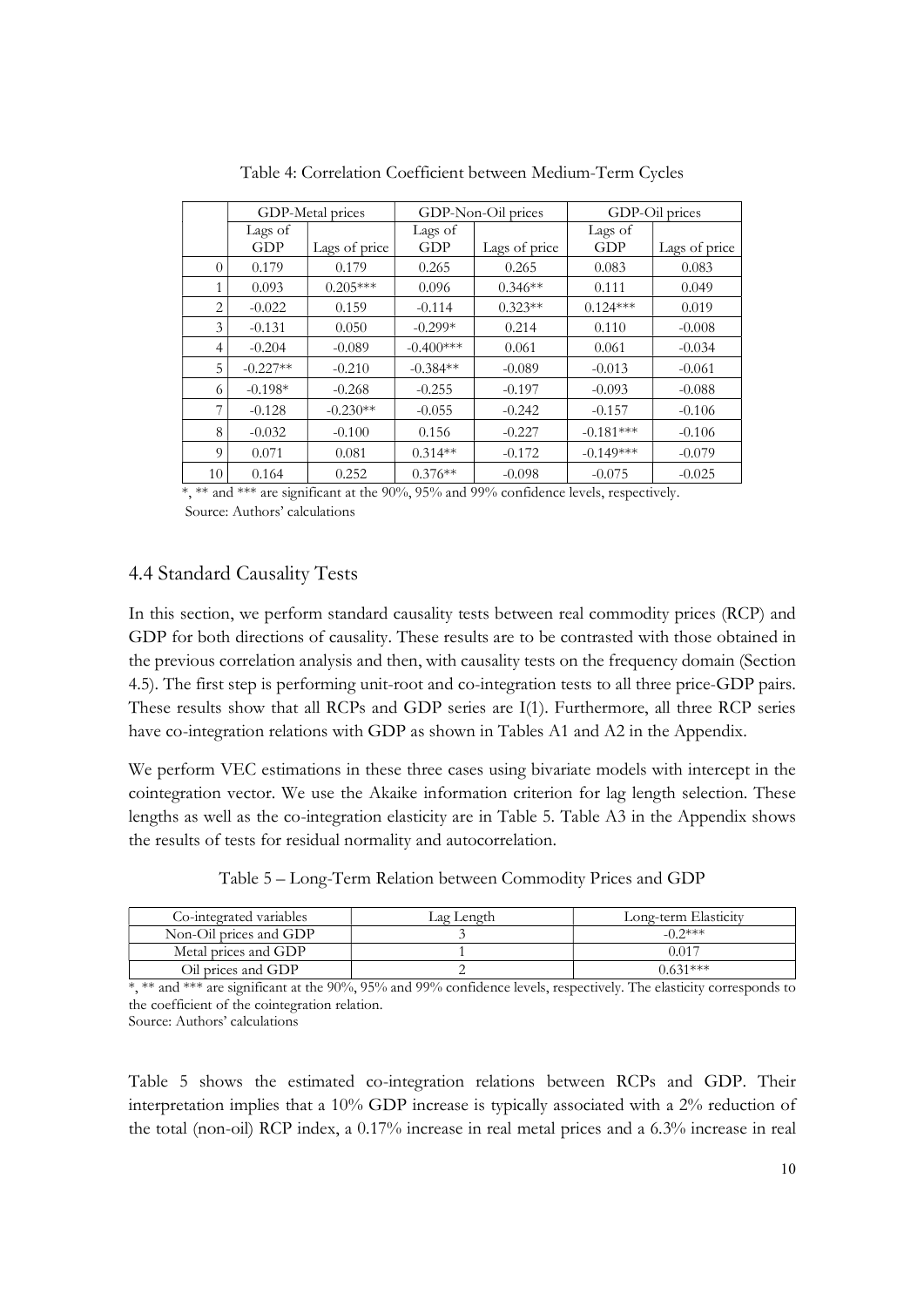oil prices. Please notice that these coefficients show a long-term relation between endogenous variables and are therefore compatible with both directions of causality. In addition, the elasticity between metal prices and GDP is small and therefore not significantly different from zero. We allow such a small coefficient because the co-integration test in this case is conclusive and highly significant (see Table A2).

The error-correction representation allows estimating the effects of deviations from the cointegration relation on each endogenous variable. In particular, it is possible to estimate a coefficient for the speed of adjustment. If this coefficient is significant, then there is causality from the errors of the co-integration equation to the left-hand side variable. Erten and Ocampo (2013) use this approach to test for long-run causality. We also perform speed of convergence tests using our updated database, see Table 6.

Table 6 - Speed of Adjustment Coefficients

| VEC System                | Commodity price variation | GDP variation |
|---------------------------|---------------------------|---------------|
| Non-Oil prices and<br>GDP | $-0.149***$               | $-0.010$      |
| Metal prices and GDP      | $-0.09***$                | $-0.029***$   |
| Oil prices and GDP        | $-0.003$                  | $-0.004$ ***  |

\*, \*\* and \*\*\* stand for rejection of the non-significance null hypothesis at 90%, 95% and 99% confidence levels, respectively

Source: Authors' calculations

The results in Table 6 show coefficients with the correct sign and statistically significant in most cases. This result is in line with the obtained by Erten and Ocampo (2013) about RCPs adjustment to their co-integration vectors. These speed-of-adjustment coefficients show evidence of a gradual and significant RCP adjustment from the cointegration vector. Only in the case of real oil prices is this coefficient not significantly different from zero, when considering RCP variations.

According to Lütkepohl (2007),  $x_t$  is Granger-causal for  $z_{t+1}$  when  $z_{t+1}$  can be predicted more efficiently if the information of  $x_t$  is taken into account in addition to all information available up to and including period t. Therefore, Granger causality tests analyze more directly the dynamic effects of variations of one variable  $(x_t)$  on future values of another  $(z_{t+1})$ . We apply these tests within our RCP-GDP VEC systems for both directions of causality.

Table 7 shows a matrix of p-values in which the directions of causality go from the row variables to the column variables. These results imply that there is Granger (dynamic) causality from GDP to non-oil RCP, but there is not such evidence from GDP to oil or metal prices. On the other hand, there is evidence of Granger causality from RCPs (oil and non-oil) to GDP.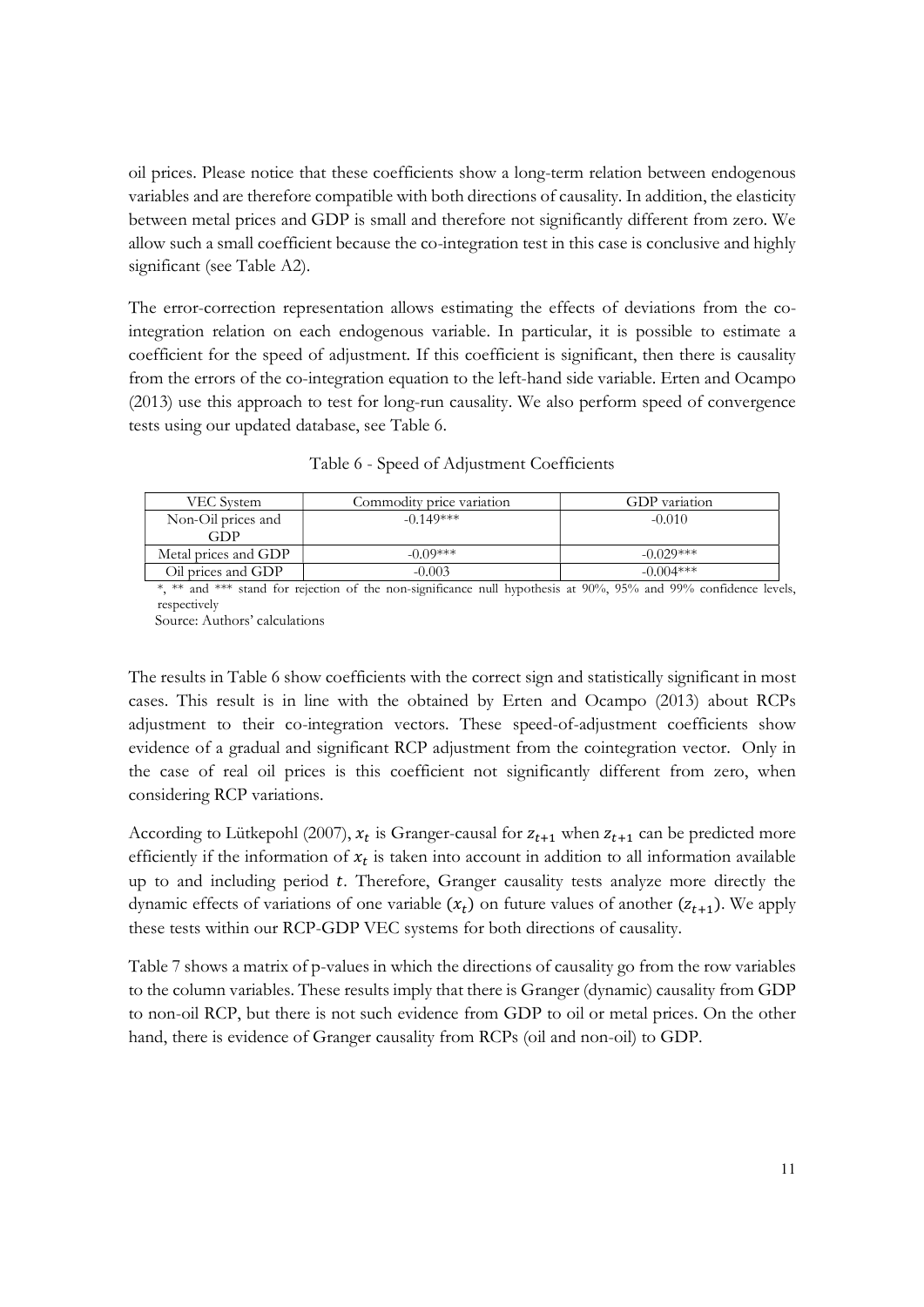|                                           |            | To          |                |
|-------------------------------------------|------------|-------------|----------------|
|                                           |            | GDP         | Metals         |
|                                           | <b>GDP</b> |             | 0.469          |
|                                           | Metals     | 0.5588      |                |
|                                           |            | GDP         | Non-oil        |
| $\ensuremath{\textnormal{\textbf{From}}}$ | <b>GDP</b> |             | $0.0358**$     |
|                                           | Non-oil    | $0.0051***$ |                |
|                                           |            | <b>GDP</b>  | O <sub>i</sub> |
|                                           | GDP        |             | 0.9304         |
|                                           | Оil        | $0.0026***$ |                |

Table 7: P-values of Granger Causality Tests within VEC systems

\*, \*\* and \*\*\* stand for rejection of  $H_0$  (no causality) at the 90%, 95% and 99% confidence levels, respectively.

Source: Authors' calculations

Instantaneous causality occurs, following Lütkepohl (2007), when in period t, adding  $x_{t+1}$  to the information set helps to improve the forecast of  $z_{t+1}$ . This definition is symmetric because instantaneous causality between  $x_t$  and  $z_t$  implies a similar result in the reverse direction. We apply tests for this definition to our three VEC systems. Table 8 shows strong evidence of instantaneous causality between GDP and all three RCPs.

Table 8 – Instantaneous Causality Test

| VEC System             | Symmetric test p-value |  |  |  |  |  |
|------------------------|------------------------|--|--|--|--|--|
| Non-Oil prices and GDP | $0.0001$ ***           |  |  |  |  |  |
| Metal prices and GDP   | 0.0000***              |  |  |  |  |  |
| Oil prices and GDP     | $0.0158**$             |  |  |  |  |  |

 $\overline{\ast}$ ,  $\overline{\ast}$  and  $\overline{\ast}$  stand for rejection of H0 (no causality) at 90%, 95% and 99% confidence levels, respectively. Source: Authors' calculations

We summarize the previous results individually. There is clear evidence that world GDP drives the non-oil commodity price index using all causality tests. This result is consistent with the proposition that RCPs cycles are demand driven (Erten and Ocampo, 2013). In the case of real metal prices, there is no evidence of Granger causality from GDP to prices although its speed of adjustment coefficient is significant. Furthermore, we do not find any significant evidence of causality from GDP to real oil prices, except for instantaneous causality (Table 8). On the other hand, for all three commodity-price indices there is some evidence of causality from prices to GDP. Real oil prices have the clearest evidence for this direction of causality.

These standard causality tests are able to detect causality within all fluctuation frequencies. One of our goals is studying the interdependence between GDP and commodity prices in the case of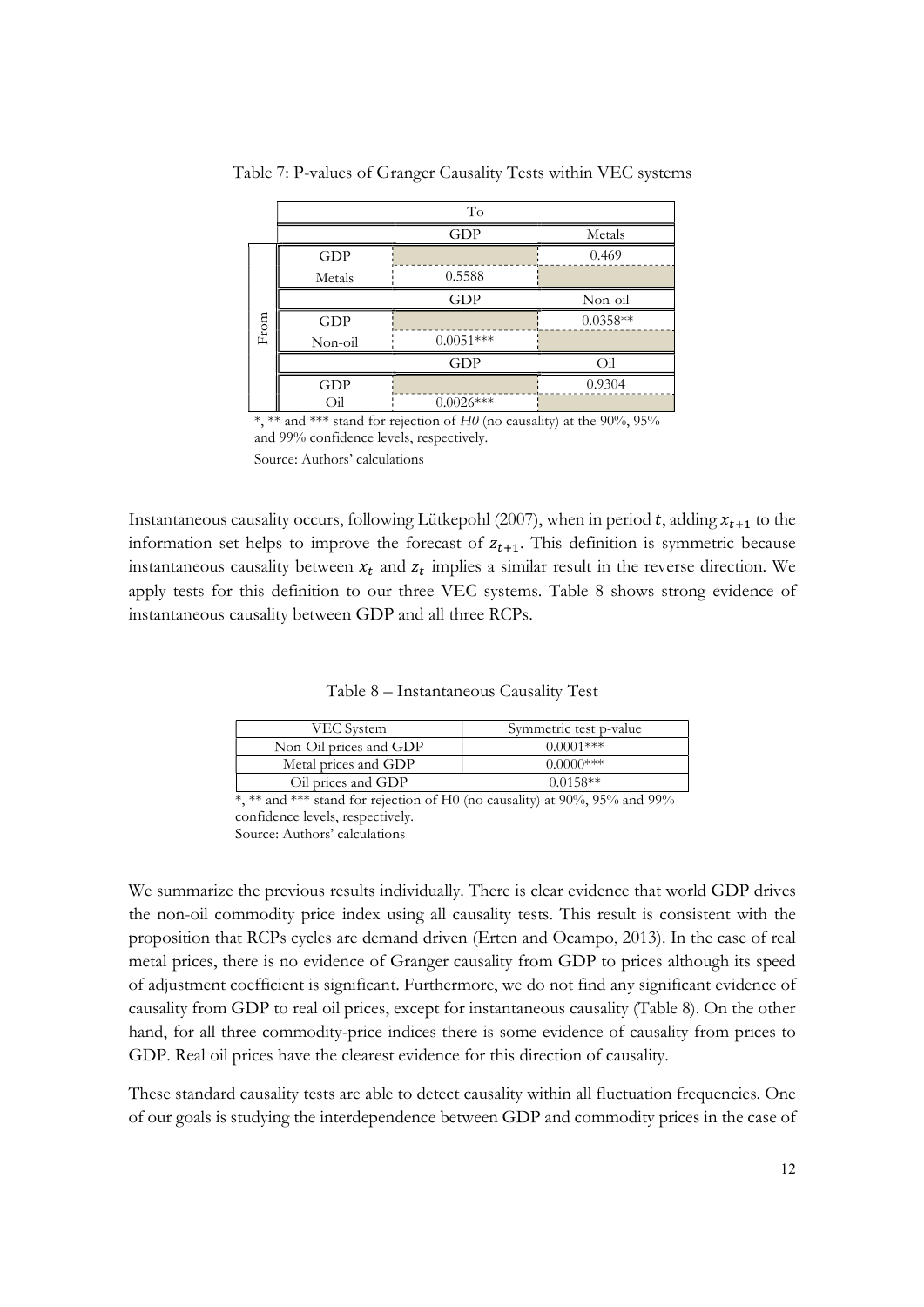medium and long-term cycles only. Therefore, we need to use an appropriate methodology as explained in the following sub-section.

#### 4.5 Testing for Granger Causality on the Frequency Domain

As mentioned previously, we are interested in testing for causality between real commodity prices (RCP) and GDP across the frequency domain, but with a special focus on medium- and long-term fluctuations. Following Wei (2013), we use a procedure to estimate Vector Auto Regressions (VAR), which is robust to the integration and co-integration properties of the involved series. In this framework, we compute Granger causality tests across the frequency domain by applying the methodology devised by Breitung and Candelon (2006).

Let us consider a VAR ( $p+d$ ) on the level of the series, such that p is the optimal lag order and d is the maximum order of integration. Toda and Yamamoto (1995) show that including these additional d lags helps to correct asymptotically the estimation distortions, which are associated to the presence of integrated and co-integrated variables. Dolado and Lütkepohl (1996) developed the appropriate significance tests for the estimated coefficients. Therefore, we estimate the following equation:

$$
y_t = \mu + \Phi_1 y_{t-1} + \Phi_2 y_{t-2} + \dots + \Phi_p y_{t-p} + \dots + \Phi_{p+d} y_{t-(p+d)} + \varepsilon_t \tag{3}
$$

In Equation (3),  $y_t = [x_t, z_t]'$  is the vector of variables,  $\mu$  is the constant term,  $\Phi_j$  are the coefficient matrices for each lag j, and  $\varepsilon_t$  is the error term.

Let  $\theta_{12,j}$  be the (1,2) element of the coefficient matrix  $\Phi_j$  and  $\beta = [\theta_{12,1}, \theta_{12,2}, ..., \theta_{12,p}]'$ . To test for Granger causality, we should contrast the following null hypothesis:

$$
H_0: R\beta = 0 \tag{4}
$$

Notice that if R were an identity matrix of order  $p$ , the null hypothesis in Equation (4) would correspond to the conventional Granger causality test. The approach by Breitung and Candelon (2006) changes this null hypothesis by modifying the linear restrictions on their parameters:

$$
R = \begin{bmatrix} \cos(\omega) & \cos(2\omega) \dots \cos(p\omega) \\ \sin(\omega) & \sin(2\omega) \dots \sin(p\omega) \end{bmatrix} \qquad \omega \in (0, \pi). \tag{5}
$$

The Wald test statistic computed from Equations 4 and 5 is asymptotically distributed  $\chi^2(2)$  for each  $\omega \in (0, \pi)$ . We compare this tests statistic with their respective critical values for alternative confidence levels.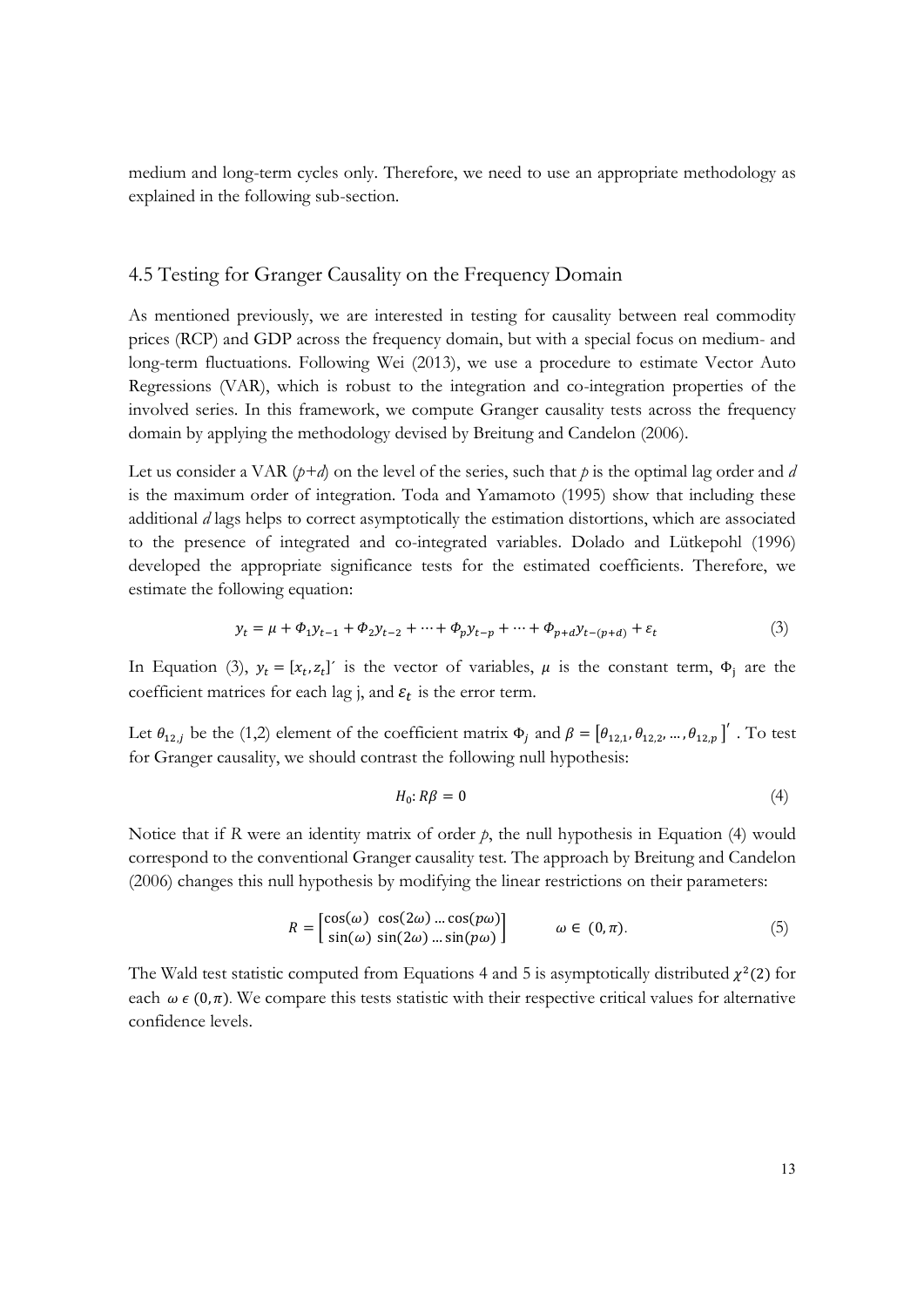#### 4.6. Results of Causality Tests on the Frequency Domain

Figure 2 is composed of three figures that show the results of the Granger causality tests across frequencies. Each graph shows results only for the frequency range that goes from 0 to  $\frac{\pi}{2} \approx$ 1.57 radians, implying that we focus on fluctuations lasting longer than 4 years, approximately (Table 9). The goal of this exercise is learning more about the drivers of medium and long-term cyclical fluctuations of commodity prices.

|                       | Radians |         |  |  |  |  |  |  |
|-----------------------|---------|---------|--|--|--|--|--|--|
|                       | From    | To      |  |  |  |  |  |  |
| Trend                 | 0.0     | 0.09    |  |  |  |  |  |  |
| Long-Term Cycles      | 0.091   | 0.31    |  |  |  |  |  |  |
| Medium-Term Cycles    | 0.311   | 0.79    |  |  |  |  |  |  |
| Between 4 and 8 years | 0.791   | $\pi/2$ |  |  |  |  |  |  |

Table 9: Ranges for Frequencies

Source: Authors' calculations

On panel A, in Figure 2, we graph causality tests between aggregate (non-oil) RCP and real GDP versus a 90% critical value. The only Granger causality evidence goes from GDP to RCP on frequencies similar to long-term cycles in Table 9. These results confirm that demand drives (non-oil) commodity price super cycles in line with the results by Erten and Ocampo (2013).

Panel B shows analogous results between real metal prices and GDP. In this case, the test statistics do not vary with the frequency range due to the low number of lags selected by information criteria. There is no evidence of Granger causality between these two variables and the result is the same across frequencies and for both directions of causality. Therefore, we are detecting a subset of the Non-Oil RCP index, metal prices, which is not driven by aggregate demand. This result is consistent with the standard causality tests described in Section 4.4.

Panel C studies the causality relations between real oil prices and GDP. There is causality evidence from oil prices to economic activity on two frequency ranges. First, in the case of very low frequencies including a common long-run trend, consistent with the cointegration results described in Table 5. Second, we find causality evidence on higher frequencies related to the business cycle, as also reported above in Section 4.4. Panel C also shows that there is Granger causality evidence from GDP to oil prices on the lowest fluctuation frequencies: Long-run trends and super cycles. This result demonstrates that world aggregate demand also drives oil-price long-term cycles. The key difference in the case of oil prices is that there is evidence for both directions of causality. This result is consistent with Alquist et al (2013) who find that it is very difficult to obtain good short-term oil-price predictions using macroeconomic aggregates.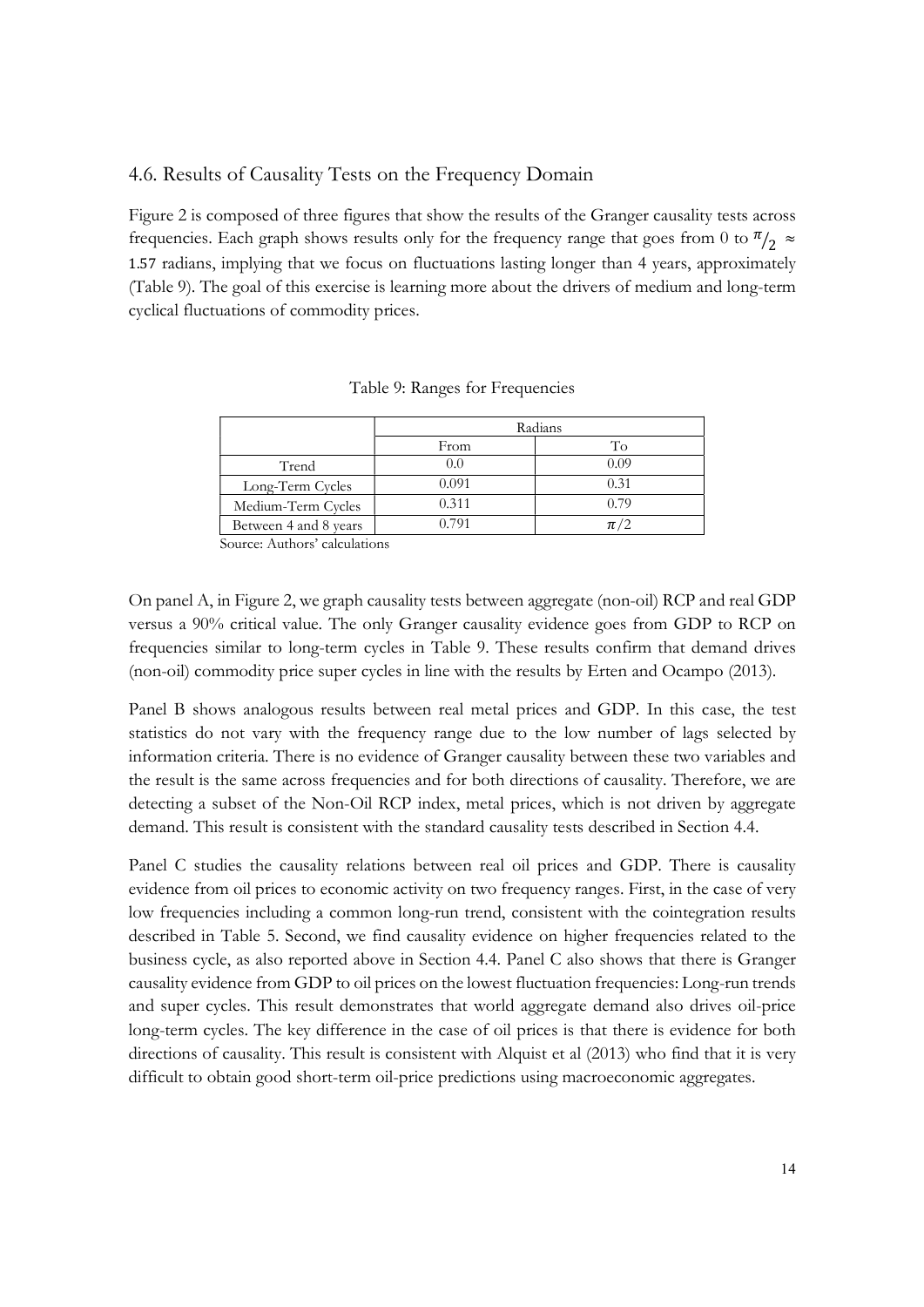Notice also that in Figure 2, causality evidence from GDP to RCP (Panel A and C) is restricted to the lower range of frequencies including the trend and a small portion of long-term cycles as defined in Table 9. If the causality tests incorporate the complete long-term range in the null hypothesis, then causality would be rejected since the appropriate test statistic in this case corresponds to the minimum in the same range, which is much lower than the critical value. This result follows Breitung and Schreiber (2016) and implies that the causality result does not apply to all super-cycles but only to those with the lowest frequencies.

Figure 2. Granger Causality Tests on the Frequency Domain between GDP and Prices



A. Causality Tests between Real Non-Oil Prices and Real GDP

B. Causality Tests between Real Metal Prices and Real GDP

| 5,000 |  |  |           |  |  |  |  |  |  |                                                   |  |  |  |  |  |  |  |
|-------|--|--|-----------|--|--|--|--|--|--|---------------------------------------------------|--|--|--|--|--|--|--|
| 4.500 |  |  |           |  |  |  |  |  |  |                                                   |  |  |  |  |  |  |  |
| 4.000 |  |  |           |  |  |  |  |  |  |                                                   |  |  |  |  |  |  |  |
| 3,500 |  |  |           |  |  |  |  |  |  |                                                   |  |  |  |  |  |  |  |
| 3,000 |  |  |           |  |  |  |  |  |  |                                                   |  |  |  |  |  |  |  |
| 2.500 |  |  |           |  |  |  |  |  |  |                                                   |  |  |  |  |  |  |  |
| 2,000 |  |  |           |  |  |  |  |  |  |                                                   |  |  |  |  |  |  |  |
| 1.500 |  |  |           |  |  |  |  |  |  |                                                   |  |  |  |  |  |  |  |
| 1,000 |  |  |           |  |  |  |  |  |  |                                                   |  |  |  |  |  |  |  |
| 0.500 |  |  |           |  |  |  |  |  |  |                                                   |  |  |  |  |  |  |  |
| 0.000 |  |  |           |  |  |  |  |  |  |                                                   |  |  |  |  |  |  |  |
|       |  |  | 588888883 |  |  |  |  |  |  | 38886558858313333333333                           |  |  |  |  |  |  |  |
|       |  |  |           |  |  |  |  |  |  | -Metal to GDP - Critical Value 90% - GDP to Metal |  |  |  |  |  |  |  |





Source: Authors' calculations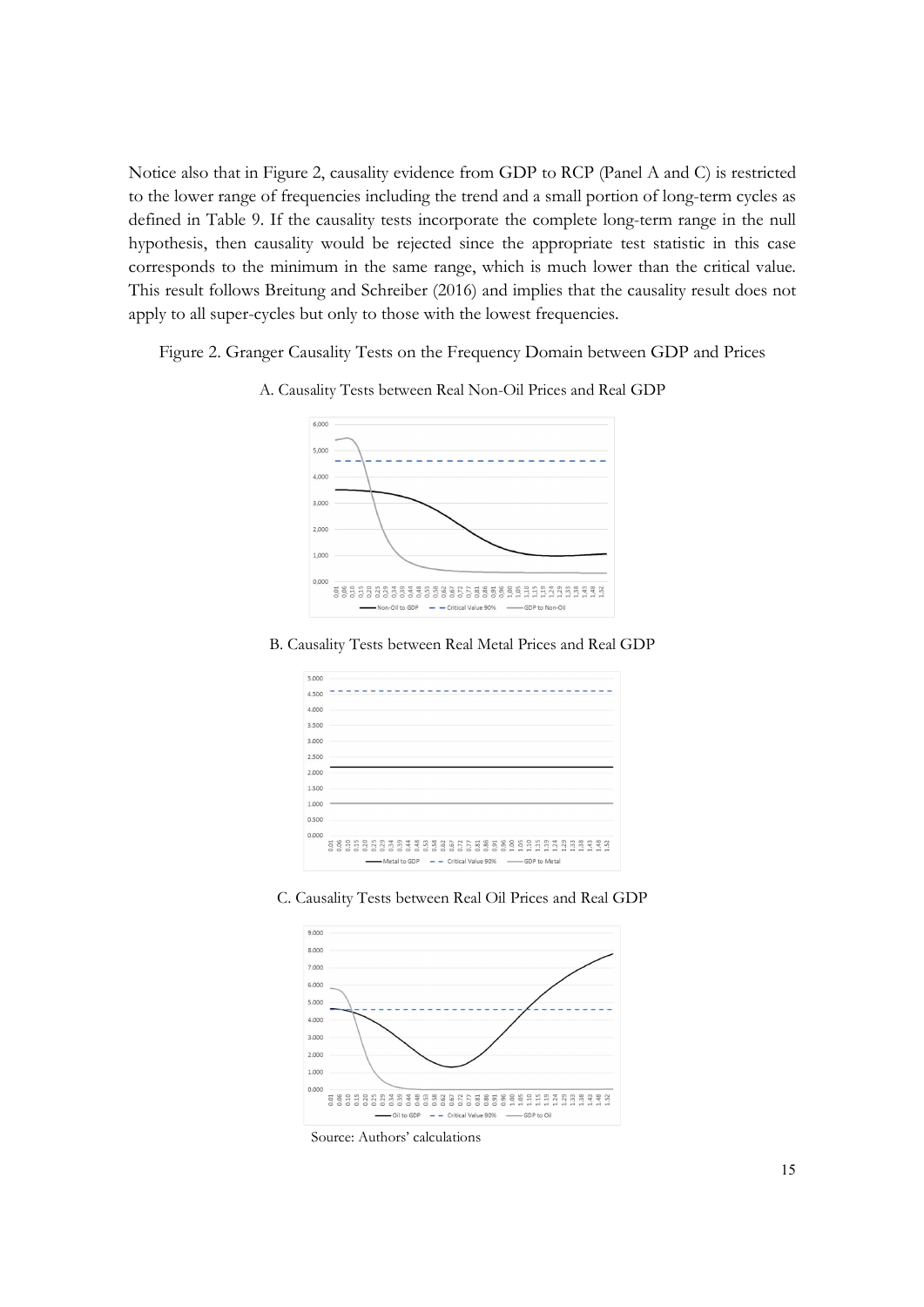## 5. Conclusions

In this paper, we study the relation between real commodity prices (RCP) and world GDP with a special interest in medium and long-term fluctuations. First, we find that there is significant synchronization between the long-term cycles of these variables. Standard causality tests are able to confirm this relation from GDP to RCPs, in the case of the aggregate non-oil price index. Second, there is causality evidence from oil prices to GDP. However, since we compute these tests within multivariate systems of differentiated variables, it is difficult to capture well the slow dynamics of super cycles.

Therefore, we estimate Granger causality tests on the frequency-domain following Breitung and Candelon (2006) and Wei (2013). These causality tests a interpreted for specific ranges of frequencies and are appropriate to study low frequencies since they are performed using the levels of GDP and prices. Our results show that world GDP does cause commodity super cycles in the case of the aggregate index and oil prices. This causality evidence does not hold in the case of metal prices. On the other hand, we find that real oil prices are drivers of world GDP fluctuations across both business cycle and long-term frequencies.

Finally, it is important to point out a few policy implications from our findings. If supply-side variables drive medium and long-term metal-price cycles, policymakers in metal-rich countries should not worry about the effect of large GDP swings on future metal prices. For the rest of commodities, policymakers in producer economies should closely follow world aggregate demand since it is a crucial driver of their real prices in the long-term. Finally, policymakers should consider in their analyses that real oil-price fluctuations have casual effects on medium and long-term world GDP fluctuations.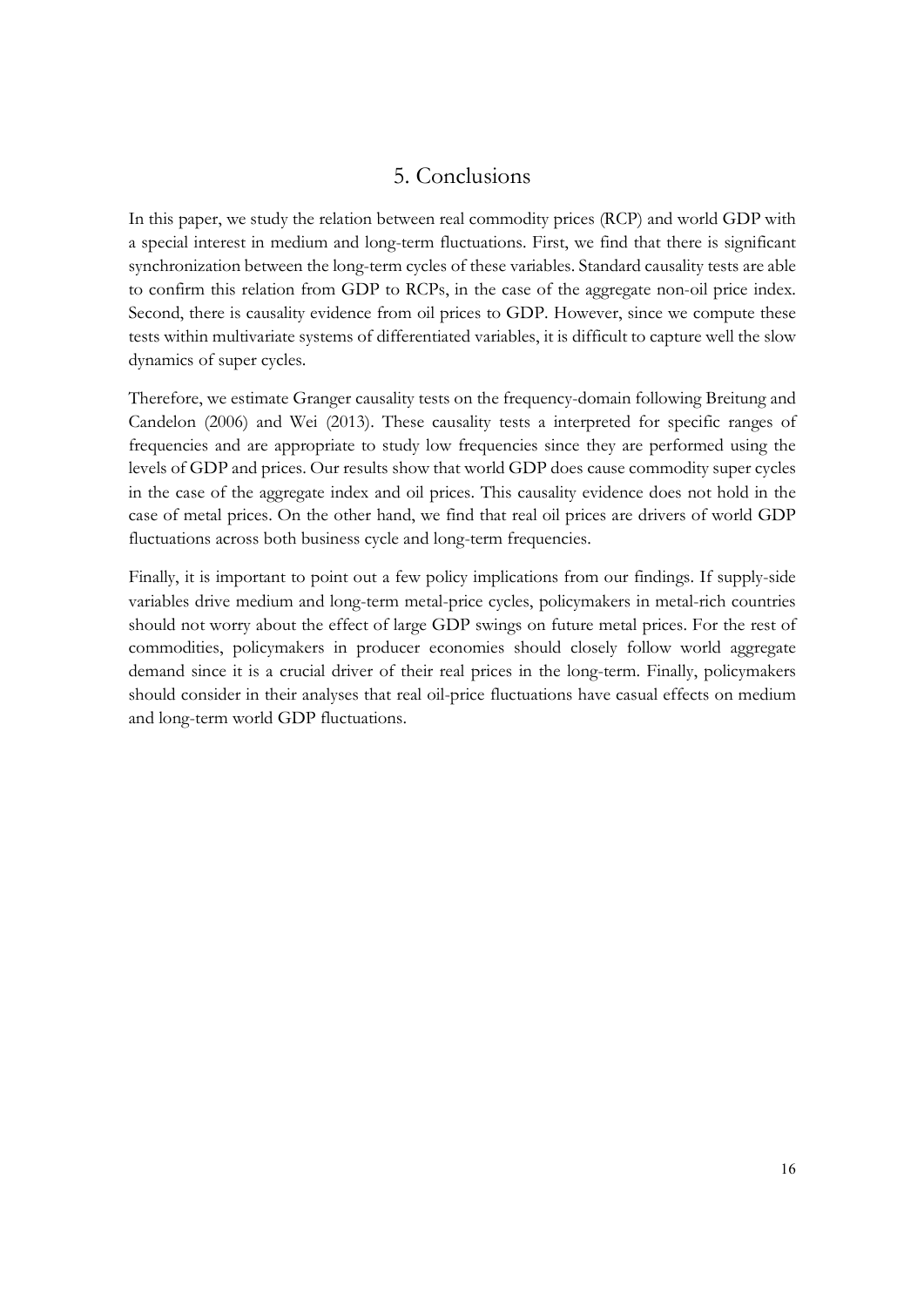### References

Alquist, R., and O. Coibion. (2014). Commodity-Price Comovement and Global Economic Activity. NBER Working Paper # 20003. National Bureau of Economic Research

Alquist, R., L. Kilian, and R. Vigfusson, (2013). Forecasting the Price of Oil, In: Graham, E. and A. Timmermann (Eds), Handbook of Economic Forecasting, Volume 2A, Elsevier, Amsterdam, pp. 427-508.

Baffes, J., and X. Etienne (2016). "Analyzing Food Price Trends in the Context of Engel's Law and the Prebisch-Singer Hypothesis," Oxford Economic Papers, 68(3): 688-713.

Baxter, M., and King, R. (1999). Measuring Business Cycles: Approximate Band-Pass Filters for Economic Time Series. The Review of Economics and Statistics, 81(4), 575-593.

Borio, C. (2014). The Financial Cycle and Macroeconomics: What Have We Learnt? Journal of Banking and Finance, 45:182-198.

Breitung, J., and B. Candelon. (2006). Testing for Short and Long-Run Causality: A Frequency-Domain Approach. Journal of Econometrics, 132: 363-378.

Breitung, J. and S. Schreiber, (2016). Assessing Causality and Delay Within a Frequency Band, IMK Working Paper #165, Macroeconomic Policy Institute, Düsseldorf, Germany.

Byrne, J., Fazio, G., and Fiess, N. (2013). Primary Commodity Prices: Co-movements, Common Factors and Fundamentals. Journal of Development Economics, 101: 16-26.

Cashin, P., and McDermott, J. (2002). The Long-Run Behavior of Commodity Prices: Small Trends and Big Variability. IMF Staff Papers, 49(2): 175-199.

Christiano, L., and Fitzgerald, T. (2003). The Band Pass Filter. International Economic Review, 44 (2): 435-465.

Collier, P., and Goderis, B. (2012). Commodity Prices and Growth: An Empirical Investigation. European Economic Review, 56(6): 1241-1260.

Comin, D., and Gertler, M. (2006). Medium-Term Business Cycles. American Economic Review, 96(3): 523-551.

Cuddington, J., and Jerrett, D. (2008). Super Cycles in Real Metals Prices? IMF Staff Papers, 55(4): 541-565.

Dolado, J., & Lütkepohl, H. (1996). Making Wald Tests Work for Cointegrated VAR Systems. Econometric Reviews, 15: 369-386.

Doornik, J., and H. Hansen, (2008). An Omnibus Test for Univariate and Multivariate Normality, Oxford Bulletin of Economics and Statistics, 70: 927-939.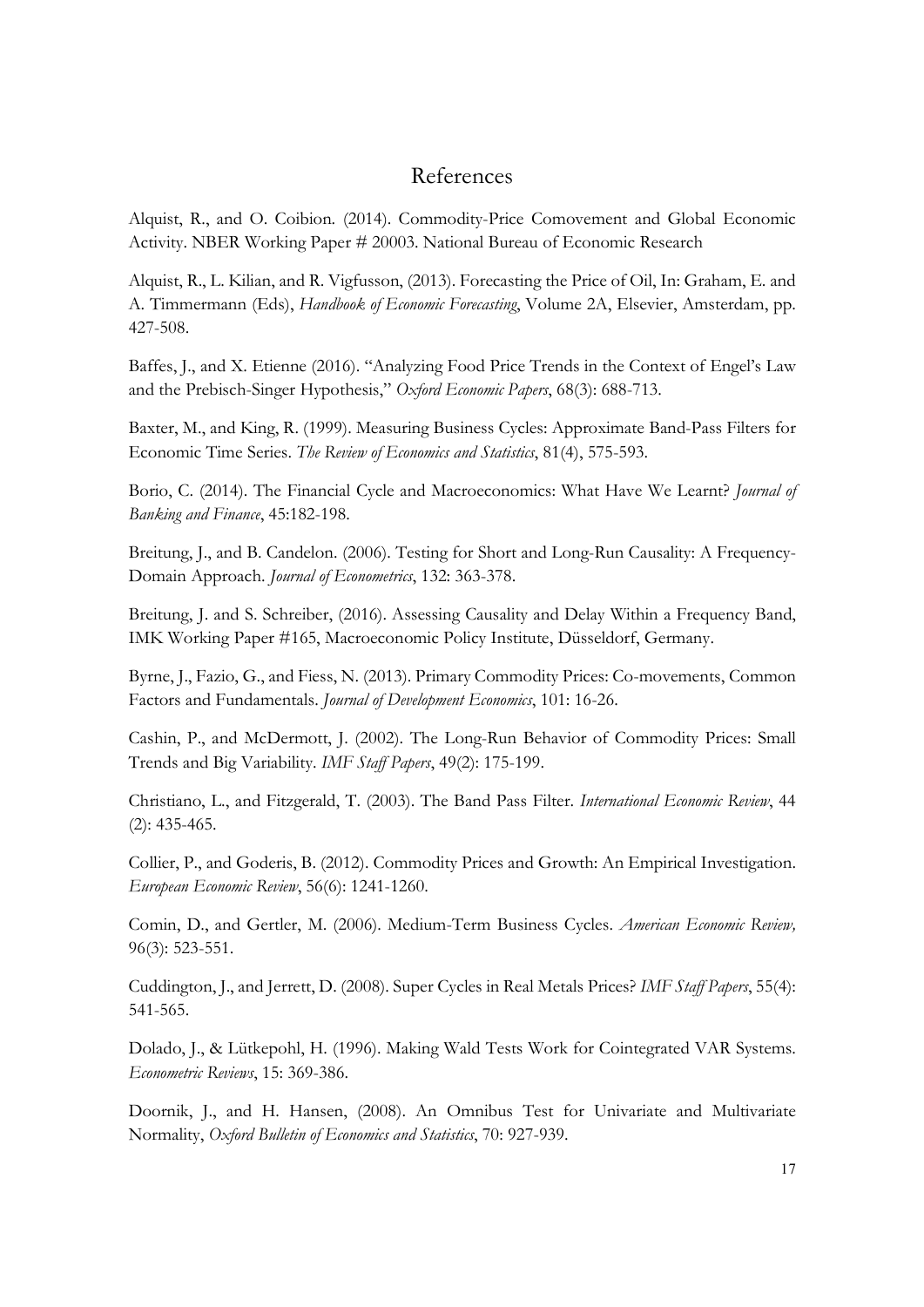Drehmann, M., Borio, C., and Tsatsaronis, K. (2012). Characterising the Financial Cycle: Don't Lose Sight of the Medium Term! BIS Working Papers #380, Bank for International Settlements.

Erten, B., and Ocampo, J. A. (2013). Super Cycles of Commodity Prices Since the Mid-Nineteenth Century. World Development, 44: 14-30.

Garnaut, R. (2012). The Contemporary China Resources Boom. Australian Journal of Agricultural and Resource Economics, 56(2): 222-43.

Gil-Alana, L. and R. Gupta (2014). "Persistence and Cycles in Historical Oil-Price Data," Energy Economics, 45: 511-516.

Grilli, E., and M. Yang, (1988). Primary Commodity Prices, Manufactured Goods Prices, and the Terms of Trade of Developing Countries: What Long Run Shows. The World Bank Economic Review, 2 (1): 1-47.

Gubler, M., and M. Hertweck, (2013). Commodity Price Shocks and the Business Cycle: Structural Evidence for the U.S. Journal of International Money and Finance, 37: 324-352.

Harding, D., and A. Pagan, (2006). Synchronization of Cycles. *Journal of Econometrics*, 132: 59-79.

Harvey, D., N. Kellard, J. Madsen, and M. Wohar, (2017)."Long-Run Commodity Prices, Economic Growth, and Interest Rates: 17th Century to the Present Day," World Development, 89: 57-70.

Hevia, C. (2008). Standard Errors Using the Delta Method and GMM. Available at: http://siteresources.worldbank.org/DEC/Resources/Hevia\_se\_gmm.pdf

Jacks, D. (2013). "From Boom to Bust: A Typology of Real Commodity Prices in the Long Run". NBER Working Papers #18874, Cambridge, MA, USA.

Jerrett, D., J. Cuddington, (2008). Broadening the Statistical Search for Metal Price Super cycles to steel and Related Metals. Resources Policy, 33: 188-195.

Lütkepohl, H. (2007) New Introduction to Multiple Time Series Analysis, Springer Verlag, Berlin, 764 p.

Maddison, A. (2004). The World Economy: Historical Statistics. OECD: Development Centre Studies. 274 p.

Morgan Stanley (2015). Digging up from Rock Bottom. Available at: https://www.morganstanley.com/ideas/metals-mining-digging-up-from-rock-bottom

Ocampo, J. A., and Parra, M. (2010). The Terms of Trade for Commodities since the Mid-Nineteenth Century. Journal of Iberian and Latin American Economic History, 28(1), pp. 11-43.

Schumpeter, J. (1939). Business Cycles. Volumes 1 and 2. New York, McGraw-Hill.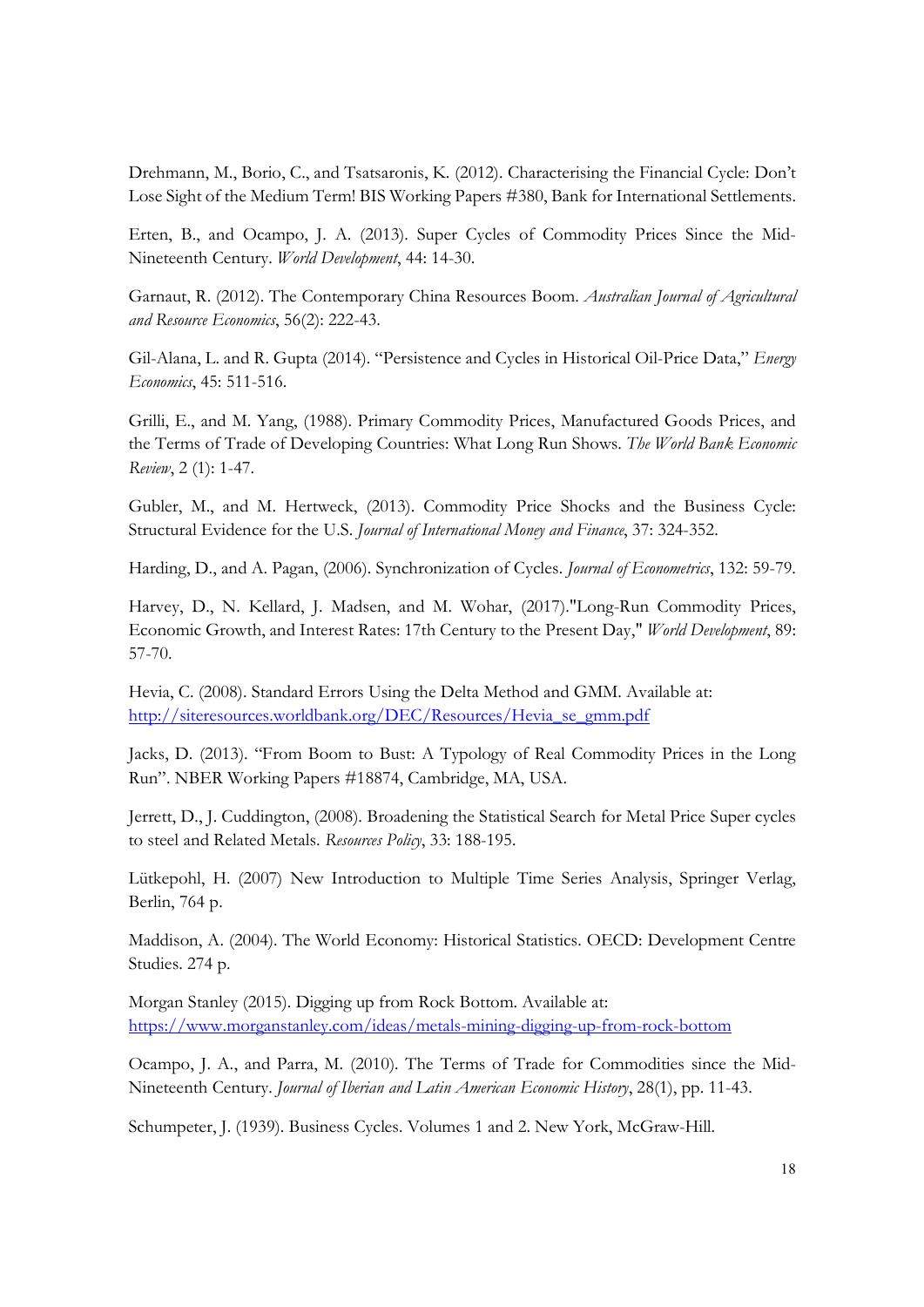Toda, H., and T. Yamamoto, (1995). Statistical Inference in Vector Autoregressions with Possibly Integrated Processes. Journal of Econometrics, 98: 225-255.

Wei, Y. (2013). Commodity Prices, Manufactured Goods Prices and Inflation: Evidence from Japan. Economics Bulletin, 33(2), pp. 986-992.

Winkelried, D. (2016). "Piecewise Linear Trends and Cycles in Primary Commodity Prices", Journal of International Money and Finance, 64: 196-213.